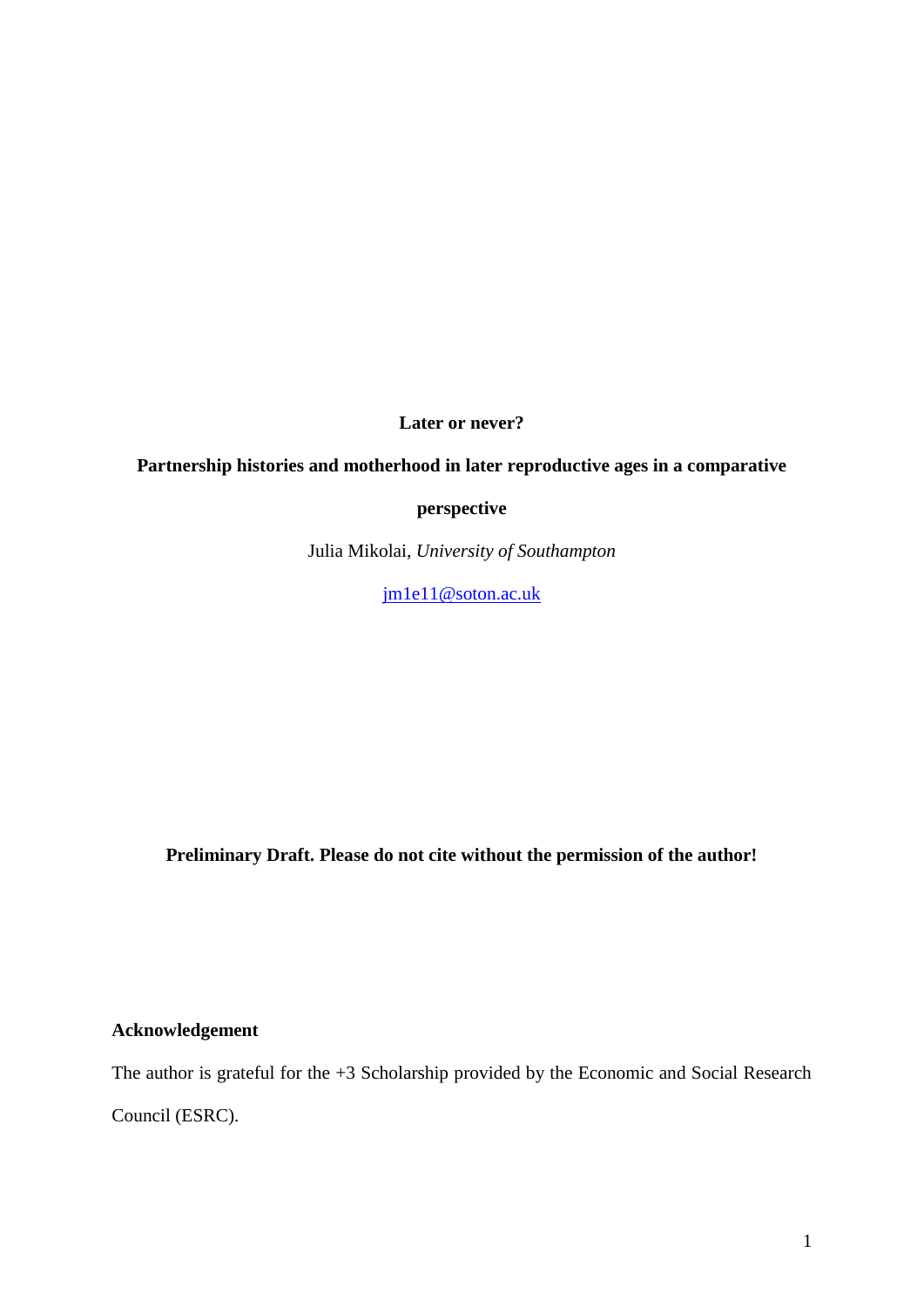#### **Abstract**

Using data from the Harmonized Histories, we study the influence of partnership histories on the probability of becoming a mother by age 40 in 10 European countries and the United States for women born in the 1960s. Using a multistate framework, we provide an innovative way to understand how different partnership histories at ages 30 and 35 shape childless women's probabilities of achieving motherhood by age 40. We find that in most countries childless women who experienced cohabitation before marriage by age 30 have the highest probability of achieving a first birth by age 40, followed by the directly married, the cohabiters and the never partnered. Childless 35-year-old women have lower probabilities than 30-year-old women to have a first birth by age 40, especially if they have never had a co-residential partner. Those who are in a union at age 35 have varying first birth probabilities depending on their partnership histories.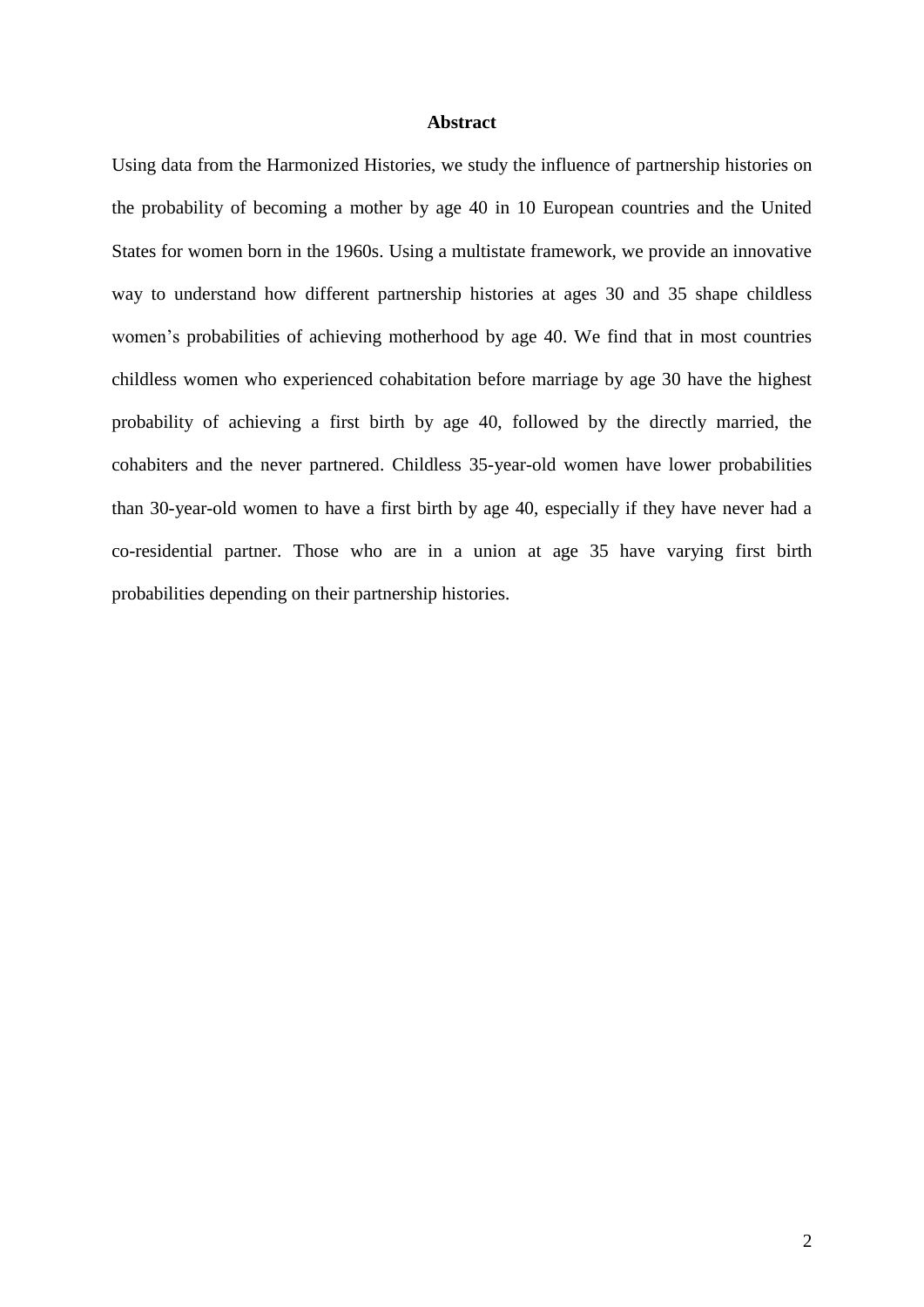#### **Introduction**

Family life courses have changed considerably over the last few decades; some transitions have been delayed (e.g. transition to parenthood), some are happening earlier (e.g. age at first sexual debut) and new steps have emerged (e.g. non-marital cohabitation). Furthermore, the prevalence of union dissolution and divorce has increased. Consequently, life course patterns have become more diverse, the sequencing of life events has changed and the transition from youth to adulthood became less traditional and less predictable than in the past [\(Liefbroer,](#page-25-0)  [1999\)](#page-25-0).

While motherhood is being postponed to ever later ages, the biological age limit to female fecundity does not change. Fecundity declines with age [\(Heffner, 2004\)](#page-25-1) and only a very limited group of women are able to benefit from medically assisted reproductive technologies [\(Schmidt, Sobotka, Bentzen, & Andersen, 2012\)](#page-26-0). Additionally, the success rate of conception using these technologies also decreases as age increases [\(Leridon, 2004\)](#page-25-2). Thus, changes in the structuring of family life courses might further enhance the postponement of motherhood and lead to increased uncertainty as to whether a woman will become a mother or to unwanted childlessness.

This study focuses on the role of partnership histories (i.e. the sequence of partnership events) on the probability of becoming a mother later in the reproductive ages for women born between 1960 and 1969. The following research questions are addressed: What are the probabilities of women to achieve a first birth by age 40 in Europe and the United States? How do these probabilities change for women who are still childless at ages 30 and 35 conditional on their partnership histories? Are there differences across Europe and the United States?

This paper contributes to the literature in several ways. First, previous studies mainly examined the timing of the first birth and its determinants [\(Heuveline & Timberlake, 2004;](#page-25-3)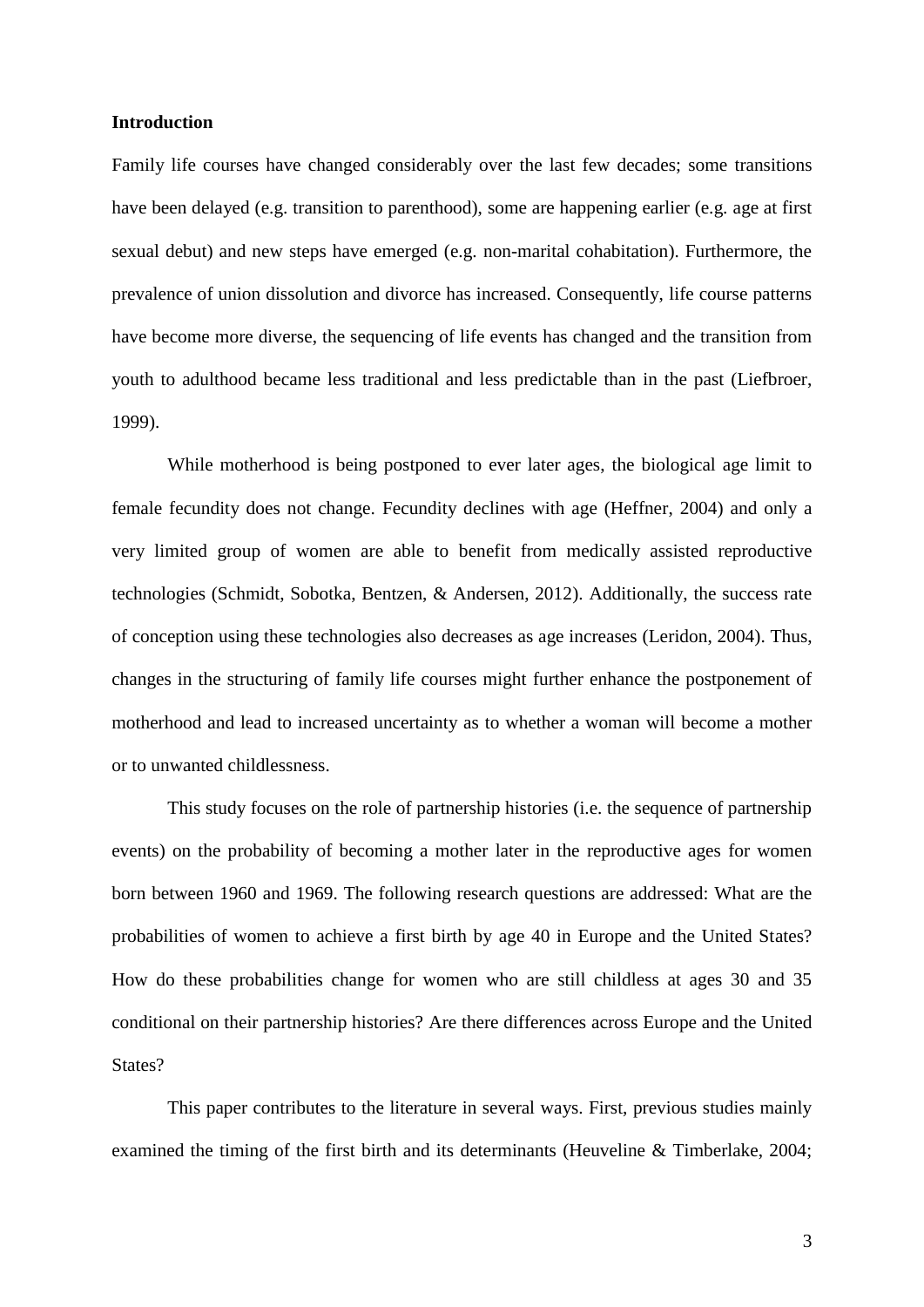[Manning, 1995;](#page-25-4) [S. P. Martin, 2000\)](#page-25-5) and much less attention has been paid to the influence of previous partnership experiences on the transition to parenthood. Studies that did include some indicator of previous family life experiences, mainly evaluated whether individuals have ever cohabited, or have ever been married [\(for example Guzzo, 2006\)](#page-25-6). However, this approach ignores the interrelationship between different union events, as suggested by life course theory [\(Elder, 1977,](#page-24-0) [1992;](#page-24-1) [Giele & Elder, 1998;](#page-25-7) [van Wissen & Dykstra, 1999\)](#page-26-1). To address this shortcoming, this paper emphasises the role of partnership histories, defined as the sequence of previous union events, in the transition to parenthood. Studying partnership histories as opposed to single events enables us to model the whole family life course rather than just one specific segment of it.

Second, studies that take a life course perspective have either investigated several transitions simultaneously by applying simultaneous equations (an event-based approach) (for example [Baizán, Aassve, & Billari, 2003,](#page-24-2) [2004;](#page-24-3) [Steele, Kallis, Goldstein, & Joshi, 2005\)](#page-26-2) or studied life course patterns using sequence analysis (a holistic approach) (for example [Aassve, Billari, & Piccarreta, 2007;](#page-24-4) [Billari, 2001;](#page-24-5) [Billari & Piccarreta, 2005;](#page-24-6) [Robette, 2010\)](#page-26-3). Although these methods account for the possible interrelationship between different union events, they cannot reveal the dynamic nature of the union and family formation process at the individual level. To do so, I use an extended version of non-parametric multistate models. This technique combines the properties of the above approaches by being able to account for the role of entire union histories at several distinct ages when studying the probability of a first birth by age 40.

Third, although much is known about the determinants of partnership formation and the transition to parenthood, to the knowledge of the author, there are no descriptive studies focusing on the actual levels of first birth probabilities by previous partnership histories either during the whole reproductive life span or at later reproductive ages. This is surprising given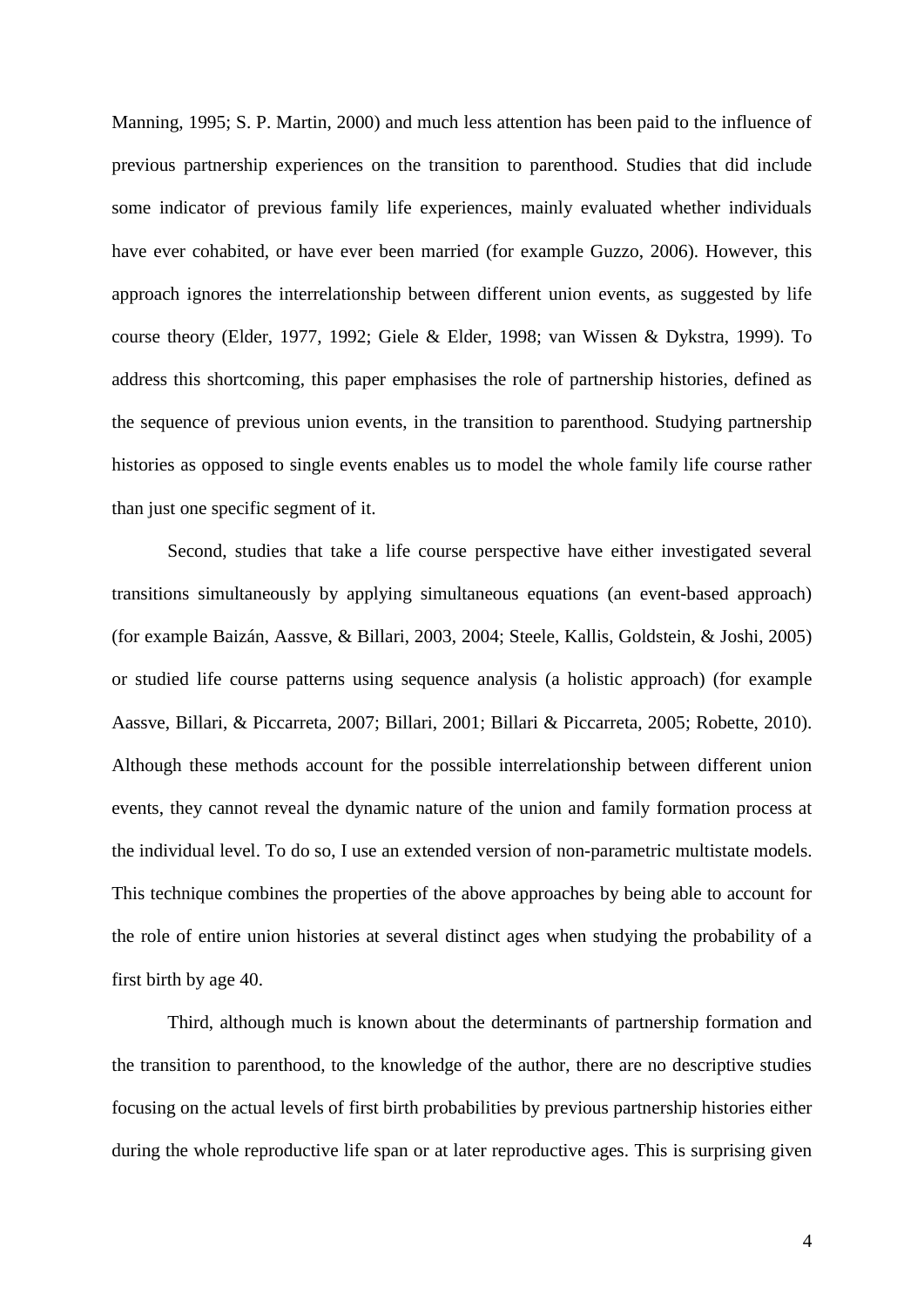the extensive literature on first birth timing and postponement as well as on partnership experiences and first birth timing.

Last, due to cultural and institutional differences, the organisation of life courses may differ between countries [\(Billari & Liefbroer, 2010\)](#page-24-7). By studying this topic in a crossnational perspective, this study will contribute to the understanding of cross-national differences in family life courses.

To sum up, studying the influence of entire partnership histories on the probability of becoming a mother late in the reproductive years using a multistate framework provides an innovative approach to understand how changing family life courses shape women's chances to become a mother or, alternatively, remain childless.

## **Theoretical Background**

This section sets out the different elements of the relationship between partnership histories and the transition to parenthood in a comparative perspective. After relating changes in partnerships to unwanted childlessness via postponement, previous findings on how different union events influence the transition to parenthood are summarised. Then, I suggest a theoretical shift from studying the role of partnership events in the transition to parenthood to examining entire partnership histories. Last, the theoretical model is described.

This study takes a comparative perspective. I expect that the different country-specific social policies, welfare systems, the varying levels of gender equity, and the legal status of children born outside of a marriage play a role in the timing and probability of the transition to parenthood [\(G. E. Andersen, 1990;](#page-24-8) [Goldstein, Sobotka, & Jasilioniene, 2009\)](#page-25-8). Five groups of countries are distinguished based on their common socio-economic and political experiences: 1) the United States, 2) Central and Eastern Europe (Estonia, Bulgaria, and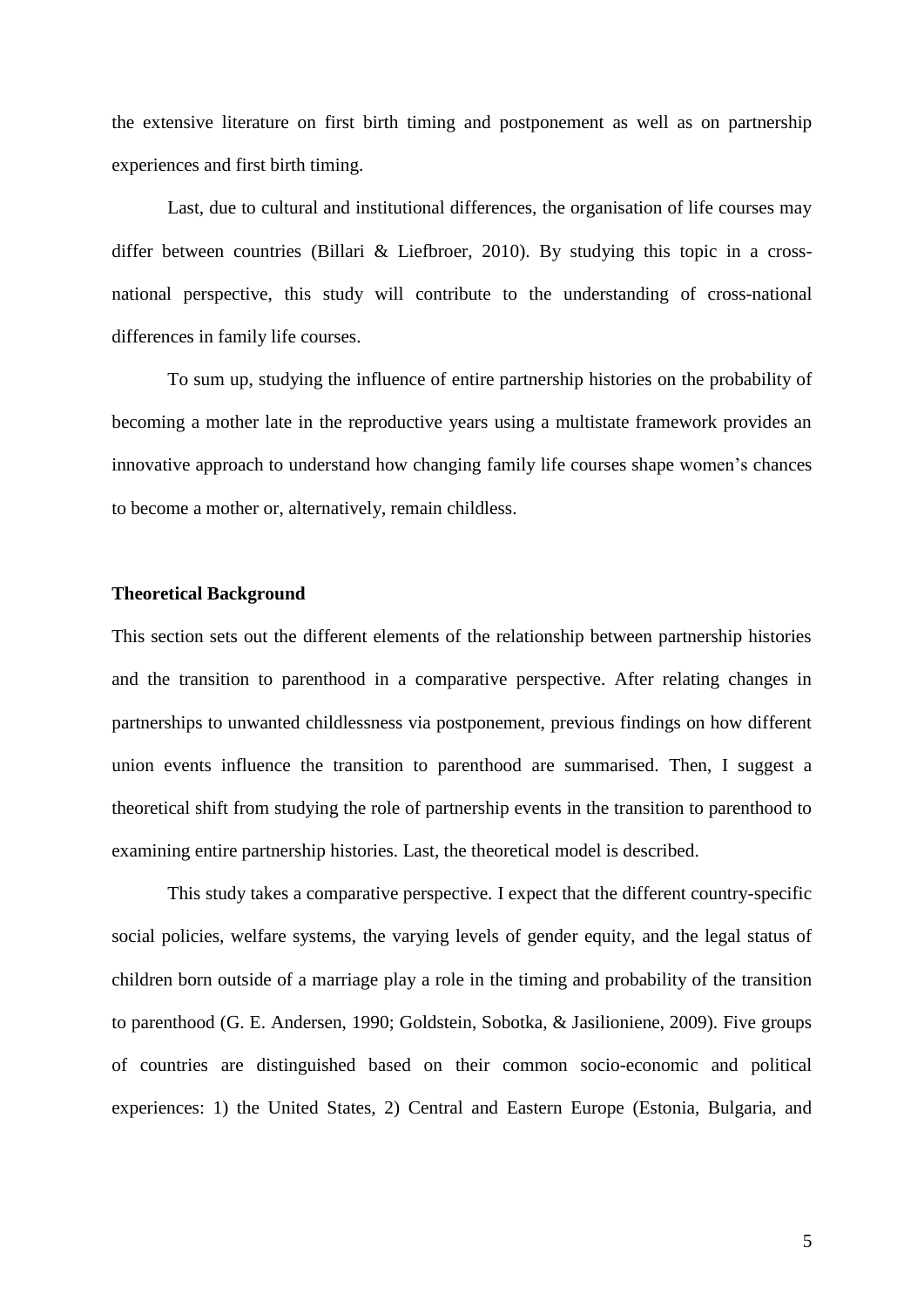Russia), 3) Northern Europe (Norway), 4) Southern Europe (Spain) and 5) Western Europe (Austria, Belgium, France, the Netherlands, and the UK).

#### *Fertility Postponement and Partnership Events*

In the last four or five decades, the transition to motherhood has been delayed; the mean age of mothers at the birth of their first child (i.e. timing of the first birth) has been increasing by approximately one year per decade in all European countries [\(Mills, Rindfuss, McDonald, &](#page-25-9)  [te Velde, 2011\)](#page-25-9) and in the United States [\(Sobotka, Zeman, Lesthaeghe, Frejka, & Neels,](#page-26-4)  [2011\)](#page-26-4). By 2010, it varied between 27 in Bulgaria and 31.3 in Italy and Switzerland [\(EUROSTAT, 2010\)](#page-24-9) and it was just over 25 in the United States [\(J. A. Martin et al., 2012\)](#page-25-10).

The onset of the fertility postponement differed between countries. In the United States and in Western and Northern Europe, women born as early as the 1940s already started to delay having a first child while in Southern Europe, the postponement only began a decade later. In Central and Eastern Europe, this process started within the 1960s birth cohorts [\(Frejka, 2008;](#page-24-10) [Frejka & Sardon, 2007\)](#page-24-11).

This 'postponement transition' [\(Kohler, Billari, & Ortega, 2002\)](#page-25-11) has demographic, biological, and medical consequences. For example, the proportion of births to older mothers has increased considerably [\(Billari et al., 2011;](#page-24-12) [Heffner, 2004\)](#page-25-1). In the EU, the share of mothers over age 40 has risen from 1.6% in 1980 to 3% in 2006 [\(Sobotka, Billari, & Kohler,](#page-26-5)  [2010\)](#page-26-5). Several medical studies showed that as women get older their fecundity declines and the time to conception as well as the risk of a spontaneous abortion increases [\(Leridon, 2004;](#page-25-2) [Schmidt, 2010\)](#page-26-6). Men also experience decreased fecundity as they age [\(Schmidt, 2010\)](#page-26-6). Therefore, when trying for a first child is delayed to late or very late ages, there might be little time left for catching up [\(Kohler et al., 2002\)](#page-25-11) and medically assisted technologies cannot fully compensate for the rising infecundity caused by the postponement of motherhood [\(de](#page-24-13)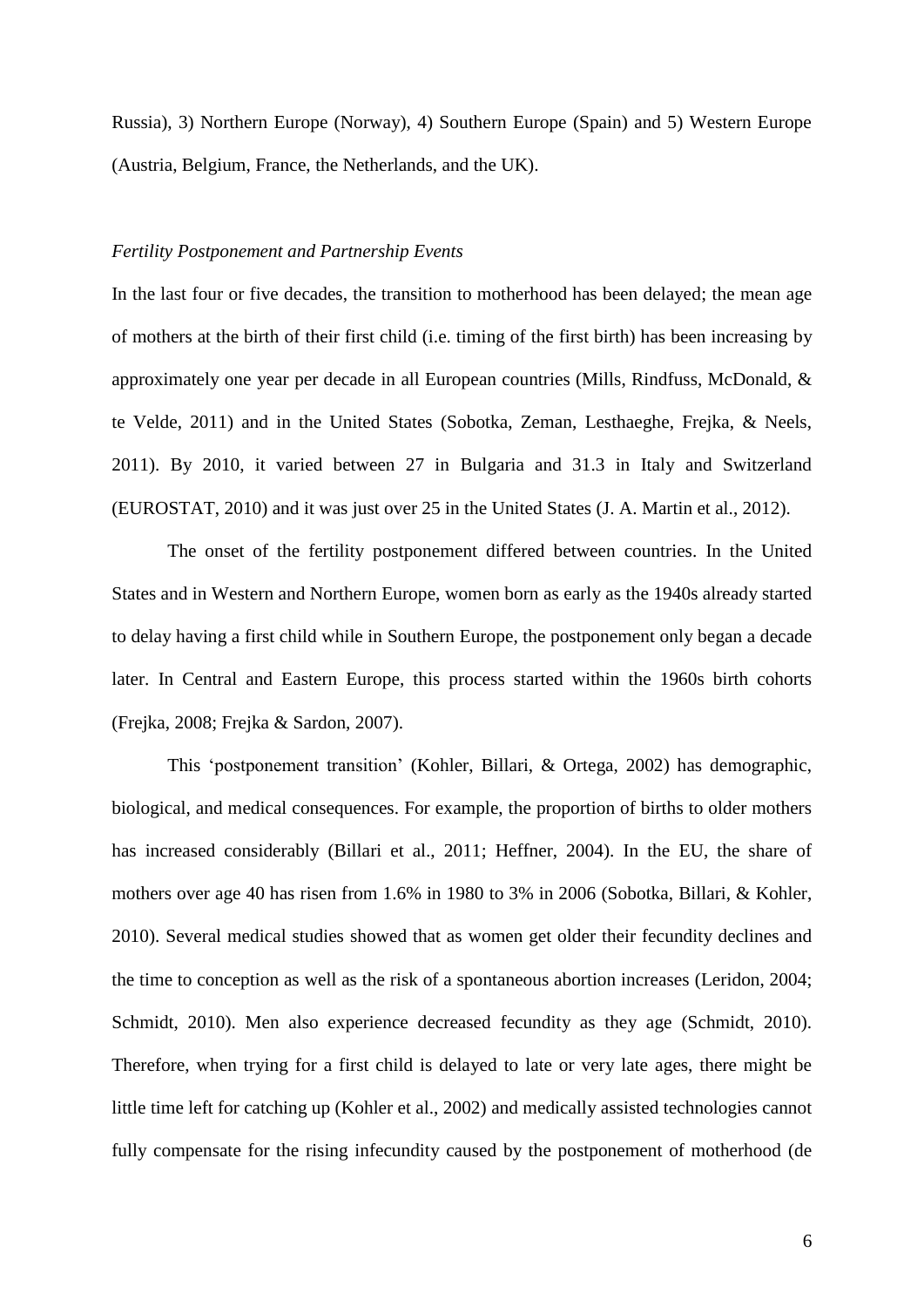[Jong & Steenhof,](#page-24-13) 2000). Therefore, the postponement of first births might lead to unwanted childlessness. Furthermore, the medical consequences of advanced maternal and paternal age are well known; just to mention a few examples, high risk of stillbirths, increased risk of breast cancer for women, lower semen quality for men, or risk of birth defects [\(Sartorius &](#page-26-7)  [Nieschlag, 2010;](#page-26-7) [Yang et al., 2007\)](#page-26-8).

The postponement of parenthood is usually explained by economic, societal and cultural changes. For example, the rise in female labour force participation [\(Wilkie, 1981\)](#page-26-9) and wages increased women's opportunity costs of having children [\(S. P. Martin, 2000\)](#page-25-5). At the same time, they had better educational opportunities [\(Rindfuss, Bumpass, & John, 1980\)](#page-26-10). Increasing female educational enrolment implied a later labour market entry and thus a postponed household and union formation. This, in turn, led to the postponement of first births [\(Kohler et al., 2002\)](#page-25-11). Additionally, the introduction of effective contraceptives, value changes, gender equity, housing conditions, economic uncertainty, absence of supportive family policies and changes in partnerships are also mentioned as explanations for the postponement of first births [\(Mills et al., 2011\)](#page-25-9). This study focuses on the latter aspect.

Changes in partnerships influence the postponement of parenthood directly (in this paper, partnership refers to a co-residential partnership). For example, the increased prevalence of non-marital cohabitation means later entry to marriage (if not completely forgone), which results in delayed first births [\(Balbo, Billari, & Mills, 2013;](#page-24-14) [Manning, 1995\)](#page-25-4). At the same time, cohabiting and marital unions are less stable, wherefore more and more people experience multiple partnerships before settling down with one partner [\(Wu &](#page-26-11)  [Schimmele, 2005\)](#page-26-11). Difficulties in finding a suitable partner might further contribute to delays in childbearing [\(Billari, Kohler, Andersson, & Lundström, 2007;](#page-24-15) [Mills et al., 2011\)](#page-25-9). The longer it takes to find an appropriate partner, the more likely it is that delayed childbearing will result in unwanted childlessness.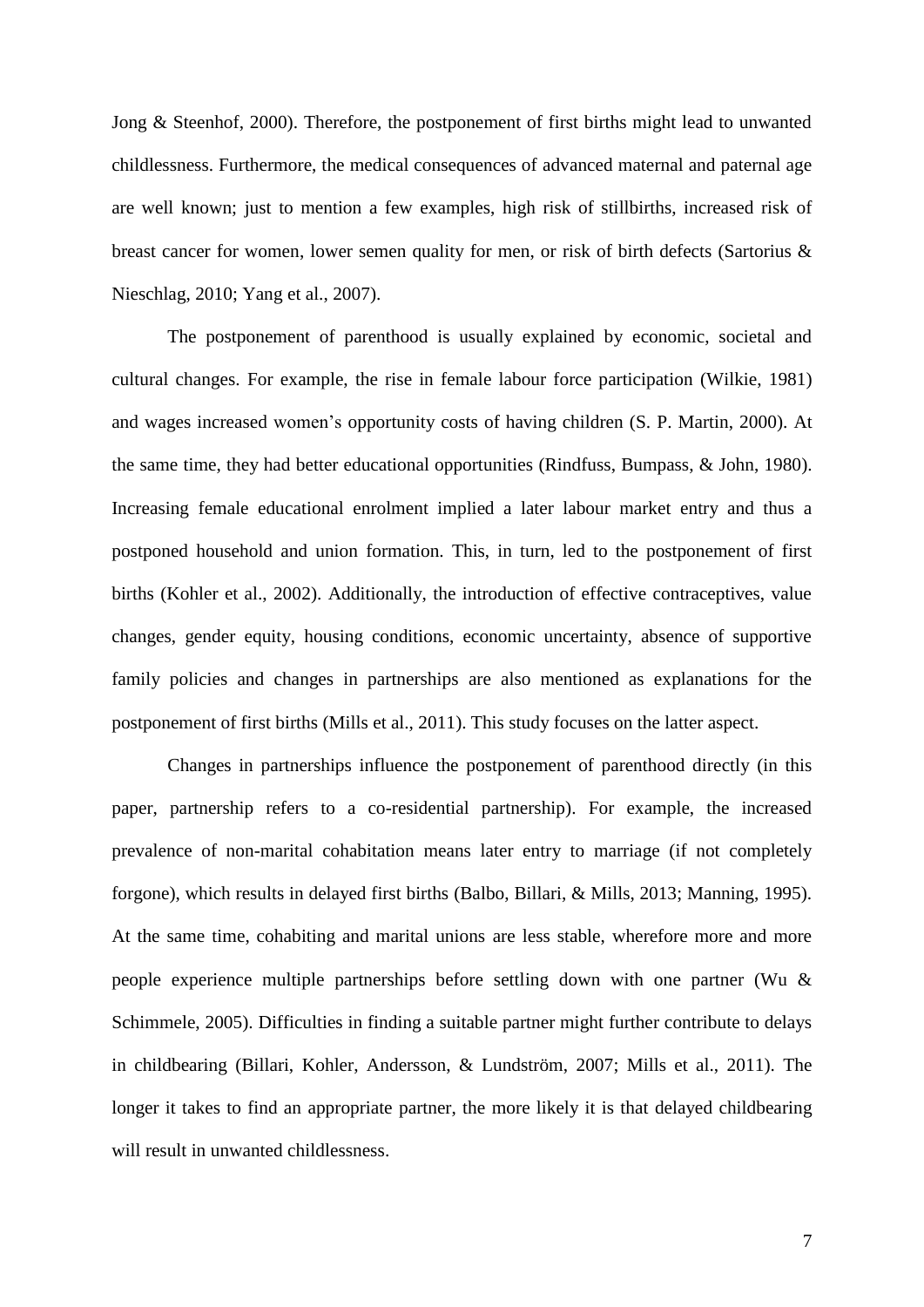I do not claim that partnership experiences have a causal relationship with fertility. As shown by previous studies, there are many other characteristics that influence fertility which are also correlated with partnership experiences. Furthermore, the relationship could also be reversed: fertility might influence partnerships. For example, disagreement about having children might lead to union dissolution. This paper does not aim at establishing the direction of a possible causal relationship. But by examining the influence of partnership experiences on fertility I wish to contribute to the understanding of the role that the increasing reality of postponement plays in remaining childless.

## *Partnership Events and Parenthood*

Partnerships can be seen as an 'intermediate determinant' [\(Bongaarts, 1978\)](#page-24-16) of fertility: partnership status is directly related to achieving fertility. Being in a union means exposure to regular sexual intercourse [\(Bongaarts, 1978\)](#page-24-16). Additionally, women are more motivated to raise their child within a relatively stable setting than outside of a union [\(Hobcraft & Kiernan,](#page-25-12)  [2001;](#page-25-12) [Philipov, Spéder, & Billari, 2006\)](#page-25-13). Cohabitations are generally less stable than marriages [\(Heuveline & Timberlake, 2004;](#page-25-3) [Liefbroer & Dourleijn, 2006\)](#page-25-14) and children are more likely to be born within marriage than in cohabitation [\(Baizán et al., 2003,](#page-24-2) [2004;](#page-24-3) [Brien,](#page-24-17)  [Lillard, & Waite, 1999;](#page-24-17) [Kiernan, 2004;](#page-25-15) [Manning, 1995\)](#page-25-4). The prevalence of pre-marital cohabitation and its relationship with childbearing varies across countries [\(Heuveline &](#page-25-3)  [Timberlake, 2004\)](#page-25-3). For example, in Southern Europe, non-marital cohabitation and nonmarital childbearing are rare [\(Kiernan, 2004\)](#page-25-15) and the transition to parenthood is very closely linked to union formation and marriage [\(Heuveline & Timberlake, 2004;](#page-25-3) [Kohler et al., 2002\)](#page-25-11). In Eastern Europe, the prevalence of non-marital cohabitation is also very low but at the same time the level of non-marital fertility is high, especially among single mothers. These women usually marry shortly after conception [\(Lesthaeghe & Moors, 2000;](#page-25-16) [Perelli-Harris & Gerber,](#page-25-17)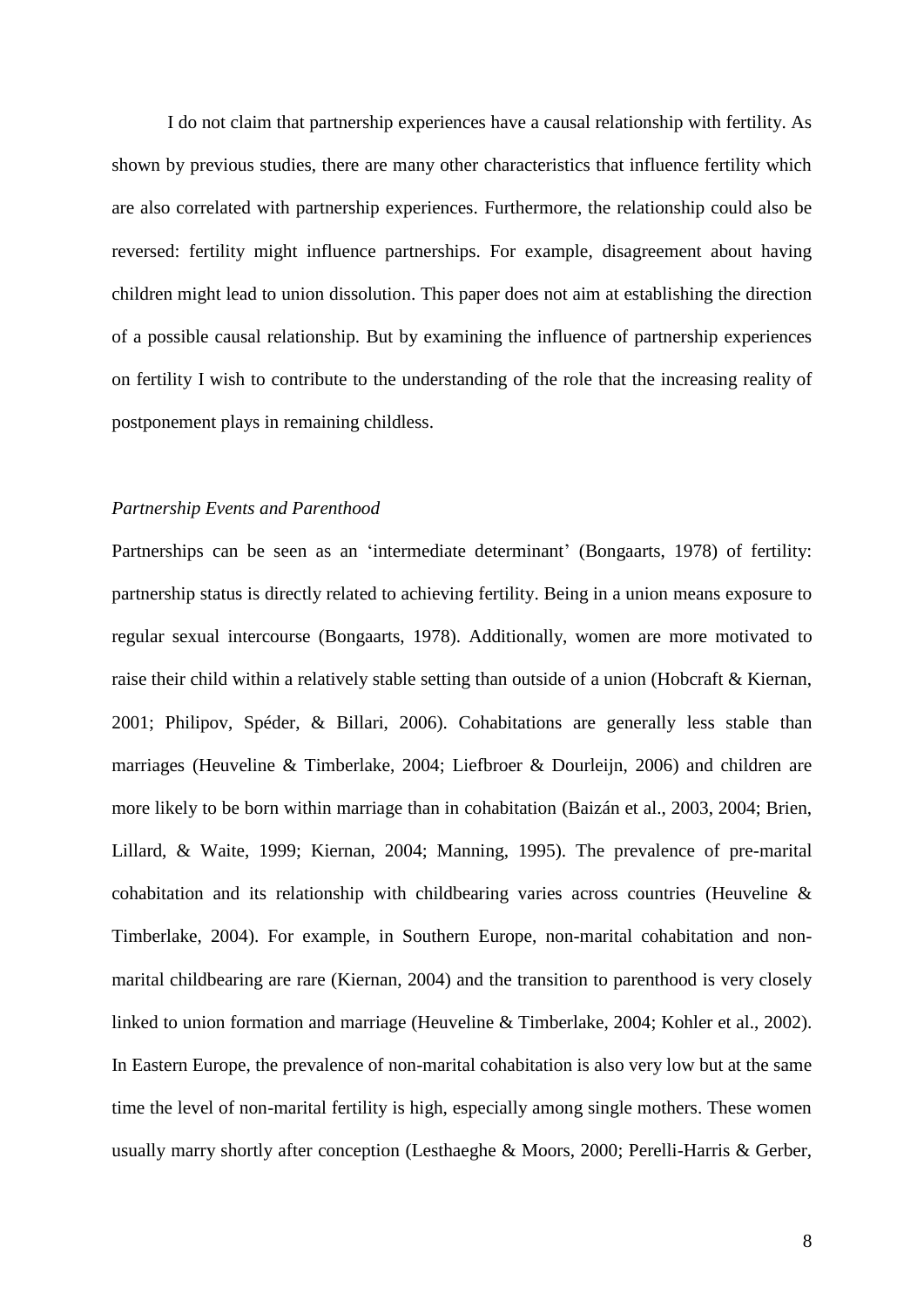[2011;](#page-25-17) [Perelli-Harris et al., 2012\)](#page-25-18). There is much more variation in the levels of cohabiting conceptions across Western and Northern European countries. While in Norway and France these levels are very high (around 50% of all conceptions took place within cohabitation between 1995 and 2004), in Austria and the Netherlands, this proportion is around 25% [\(Heuveline & Timberlake, 2004;](#page-25-3) [Perelli-Harris et al., 2012\)](#page-25-18). The UK and the US are not only characterised by high proportions of non-marital conceptions but also by high levels of conceptions to single mothers [\(Perelli-Harris et al., 2012;](#page-25-18) [Seltzer, 2004\)](#page-26-12).

To summarise, as the meaning and prevalence of different union experiences varies across countries, I expect cross-national differences in the role of partnership experiences in the transition to parenthood.

## *From Partnership Events to Partnership Histories*

It is not just the presence of a partner and the type of union that is of importance when studying the influence of partnerships on fertility. Life courses became increasingly diverse in the last few decades and the dynamics of partnerships has changed. These changes have been linked to the postponement of parenthood [\(Balbo et al., 2013\)](#page-24-14). In order to understand how partnership experiences form people's probabilities to postpone childbearing until an age when they are unable to have children and thus remain childless, one needs to examine the entire history of these partnership experiences.

This is also essential because intermediate events may alter the outcomes of later events. This argument is in line with the life course approach, which suggests that events which happen earlier in the life course affect those that occur later in the life course [\(Elder,](#page-24-18)  [1975,](#page-24-18) [1977,](#page-24-0) [1992;](#page-24-1) [Giele & Elder, 1998\)](#page-25-7). Additionally, it is important to realise that events in the family-life domain are interrelated; the timing and occurrence of an event influences that of a following event.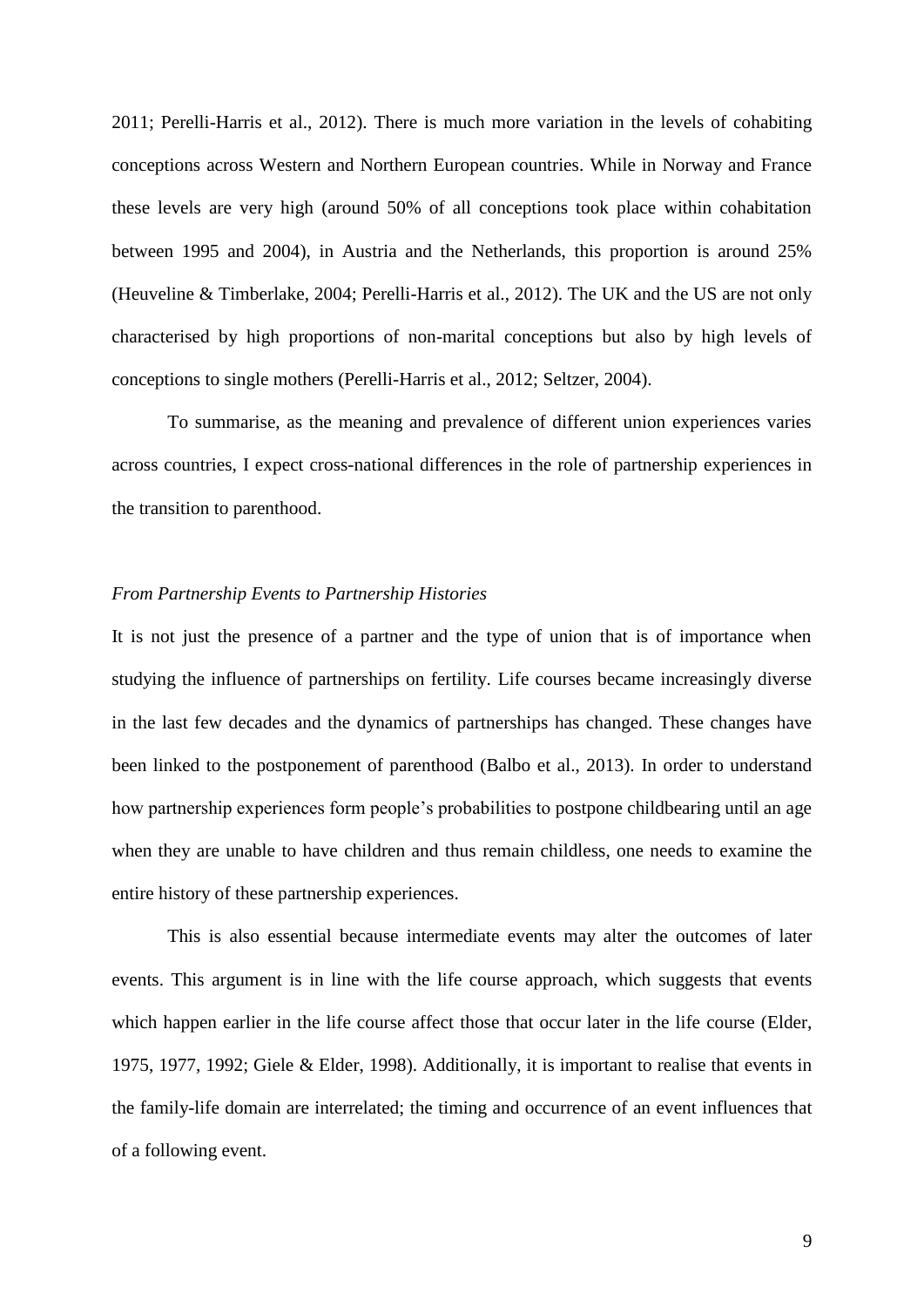Previous research has examined the role of partnership status or previous partnership experiences on several life course transitions. Most studies focused solely on one segment of the life course by examining single or competing transitions. For example, they looked at the transition from marriage to parenthood (for example [Baizán et al., 2003,](#page-24-2) [2004\)](#page-24-3) or from marriage to separation [\(Berrington & Diamond, 1999\)](#page-24-19). [Berrington \(2001\)](#page-24-20) investigated the competing events of marriage, separation, or parenthood as the outcome of a cohabiting partnership. Some accounted for previous partnership experiences by specifying whether individuals have ever experienced cohabitation, marriage, or union dissolution [\(Guzzo, 2006;](#page-25-6) [Heuveline & Timberlake, 2004;](#page-25-3) [Manning, 1995;](#page-25-4) [Steele et al., 2005\)](#page-26-2). These studies focused solely on one segment of the family life course. However, to be able to follow the pathways through which women arrive at remaining childless, we need to examine the role of entire partnership *histories* in the transition to parenthood.

Therefore, I suggest a theoretical shift from focusing on single partnership events or experiences to focusing on partnership *histories* when studying the probability of a first birth. Building on this, I argue that it is not only the occurrence or non-occurrence of partnership events (i.e. cohabitation, marriage, dissolution of a cohabiting union, divorce, or re-partnering) which may influence later life course events, but also the order in which these events happen (i.e. sequencing). Our theoretical framework is shown in Figure 1. Women usually start forming co-residential partnerships after age 15. As time passes, first partnerships are formed, which can be marital (M) or non-marital (cohabiting  $- C$ ) unions, but individuals can also remain never partnered (S). First partnerships may, then, be terminated by a union dissolution or divorce (D) and also, new partnerships may form (re-partnering  $- R$ ). Note that our framework does not differentiate between cohabitation and marriage as a form of repartnering due to data sparseness. Women might have a first birth (B) between age 15 and 40, or stay childless. Our model keeps track of the partnership histories of individuals, as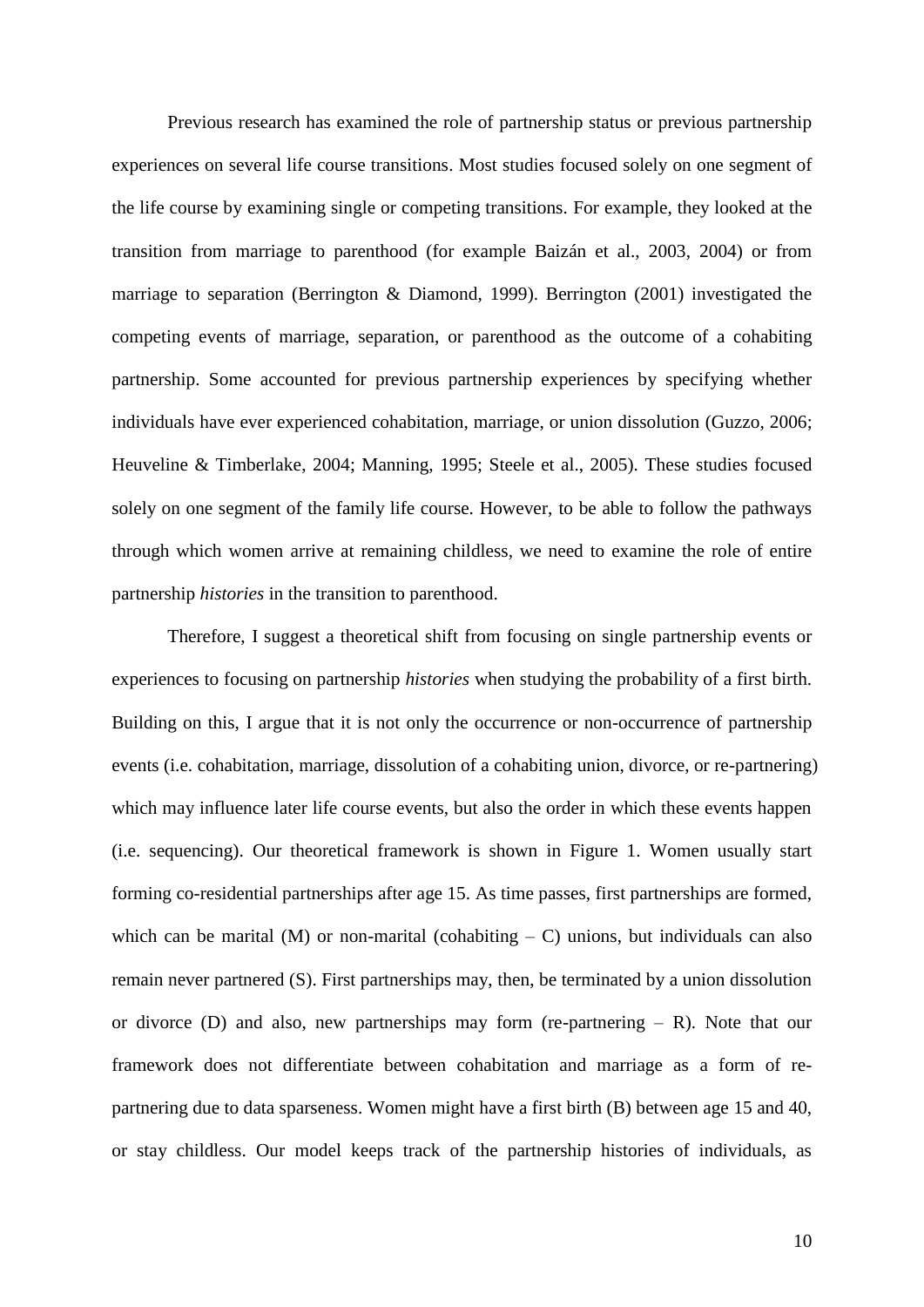indicated by the sequences of capital letters. For example, the sequence SCMB refers to an individual, who was first never partnered, then cohabited with a partner whom she ended up marrying and had a child within this union. As I am interested to see how partnership histories influence the probability of achieving motherhood later in the reproductive ages, I study women who did not experience a birth by age 30 or 35. They can, then, either make the transition to parenthood by age 40, or remain childless.

## *Key Ages and Age Norms*

This study focuses on women who are childless at the 'key ages' of 30 and 35 for a number of reasons. First, at these 'key ages', most transitions have already happened [\(Fussel &](#page-24-21)  [Furstenberg Jr., 2005\)](#page-24-21) and these ages have been argued to represent significant milestones in the life cycle [\(Rindfuss & Bumpass, 1976\)](#page-26-13).

Second, age 30 and 35 are seen as critical ages in terms of female fecundity. While at age 30 approximately 91% of childless women achieve pregnancy without artificial reproductive technologies (ART), 3% with ART and 6% remain childless, at age 35 these proportions are 57%, 7% and 36%, respectively [\(Leridon,](#page-25-2) 2004). Thus, there is substantial uncertainty about the feasibility of childbearing after age 35, especially for first births [\(Billari](#page-24-15)  [et al., 2007\)](#page-24-15). I decided to examine a period before and after the onset of this uncertainty to be able to compare the influence of partnership histories on the probabilities of childlessness at both ages.

Third, the age patterns of childbearing vary considerably across countries. In Central and Eastern Europe, the pattern of childbearing is relatively young [\(Kohler et al., 2002\)](#page-25-11) wherefore age 30 is seen as a relatively "old" age to begin childbearing. In the other European countries and the United States, women are much older when they first become mothers and thus age 30 might be perceived as "on-time" or maybe even "early".

11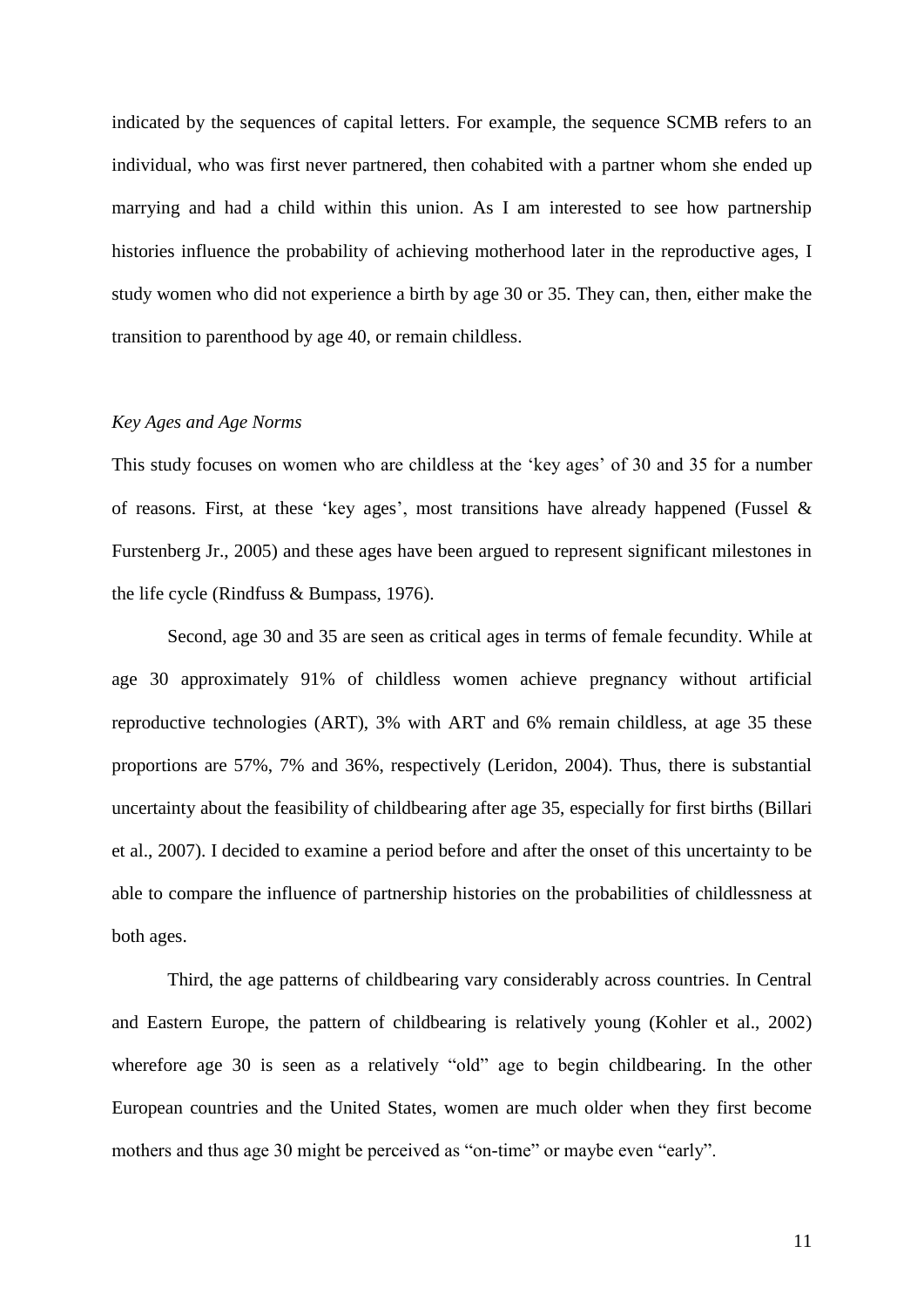Research suggests that certain "age norms" or "social deadlines" [\(Settersten, 2003\)](#page-26-14) prescribe when it is "too early", "normal", or "too late" to engage in certain life course transitions. Some argue that the role of age in these transitions is relative to peer experiences, idealised life cycles and the expectations of friends and of other important persons [\(Rindfuss](#page-26-13)  [& Bumpass, 1976\)](#page-26-13). Thus, whether and when men and women become parents may be influenced by these social deadlines. For example, using the European Social Survey, [Mills et](#page-25-9)  [al. \(2011\)](#page-25-9) found that in 20 out of 23 European countries, age 40 was defined as the latest age for becoming a parent. Using the same data, [Billari et al. \(2011\)](#page-24-12) found that respondents report a mean age of 41.7 for women and 45 for men as a deadline, above which they are too old to become parents. These reported ages are quite high (especially for women) and might indicate that people are usually not aware of the biological limitations over age [\(Billari et al.,](#page-24-12)  [2011;](#page-24-12) [Mills et al., 2011;](#page-25-9) [Schmidt, 2010\)](#page-26-6).

This study focuses on the 1960-1969 birth cohorts. Taking a cohort approach is in line with life course theory because it enables us to follow events as they evolve over time and that occurred to a group of people who experienced the same period and cohort effects [\(Sobotka et al., 2011\)](#page-26-4). Furthermore, in order to be able to draw conclusions about whether women who are still childless at ages 30 and 35 will achieve motherhood by age 40, we need completed fertility information. Age 40 is used as the end of reproductive ages because the probability of women experiencing a first birth above this age has shown to be quite small [\(Billari et al., 2007\)](#page-24-15). Additionally, studying younger cohorts provide more information about current fertility trends and such cohorts are also more likely to have experienced more diverse partnership histories than earlier birth cohorts.

#### **Data, Methods and Models**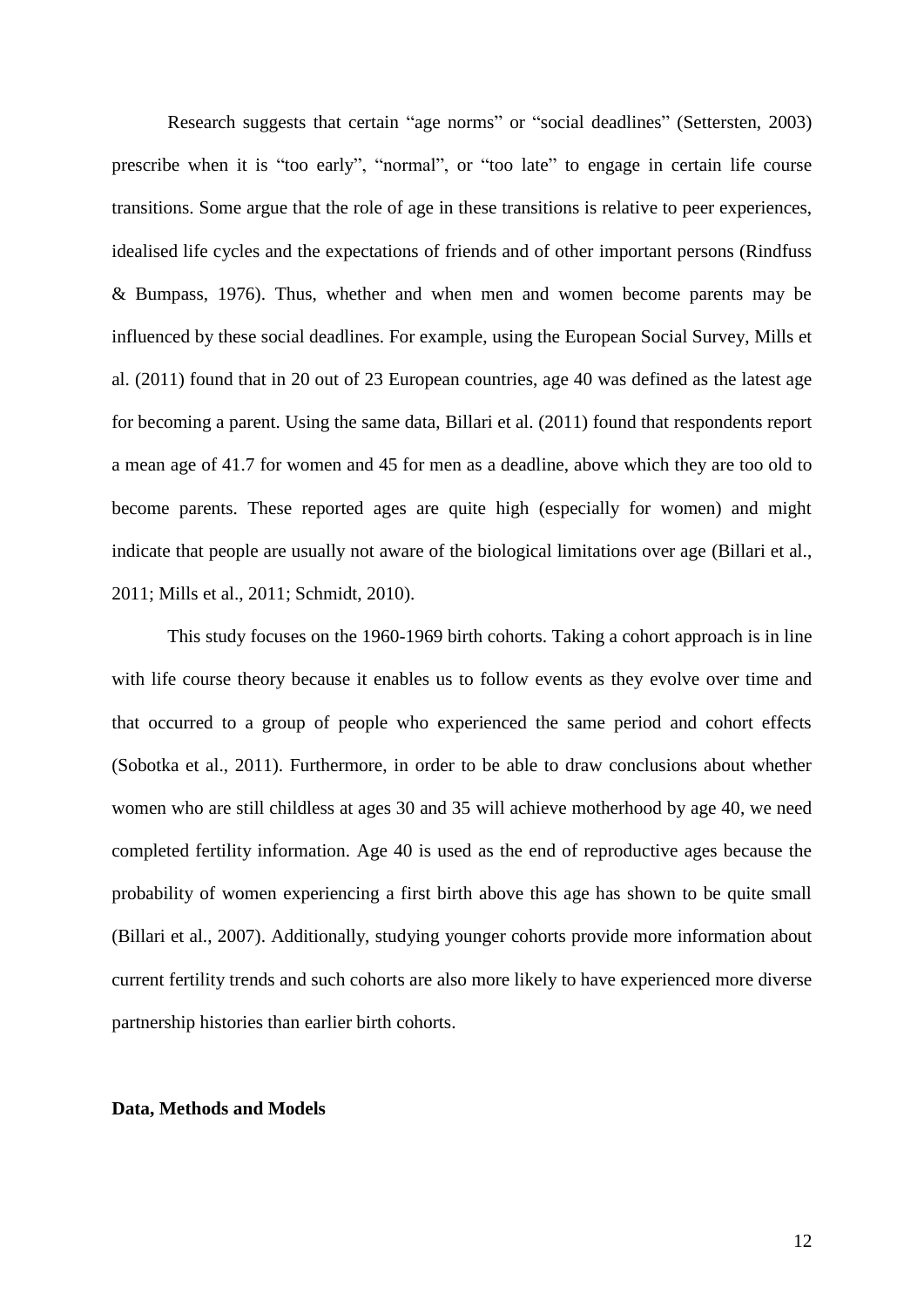The *Harmonized Histories* is a comparative harmonised database of extensive retrospective union and fertility histories from 15 European countries and the United States [\(Perelli-Harris,](#page-25-19)  [Kreyenfeld, & Kubisch, 2010\)](#page-25-19). This paper compares 10 European countries (Austria, Belgium, Bulgaria, Estonia, France, the Netherlands, Norway, Russia, Spain, and the UK) and the United States. For most European countries, data are from the first wave of the Generations and Gender Surveys (from various years between 2004 and 2010), the British data come from the British Household Panel Survey (2005-2006), the Spanish data were collected as part of the Spanish Fertility Survey (2006), the Dutch data come from the 2003 Fertility and Family Survey, and data for the United States are taken from the National Survey of Family Growth (2007). Although most datasets include retrospective information for men, the present analyses are restricted to women as it has been shown that men underreport their fertility histories, especially in case of non-marital births and of births from previous marriages [\(Rendall, Clarke, Peters, Ranjit, & Verropoulou, 1999\)](#page-26-15). The sample consists of heterosexual women born between 1960 and 1969 who are childless and never partnered at age 15.

To answer the research questions, first an extended version of a non-parametric multistate model is fitted with a separate baseline for each transition. Women are observed from age 15 to 40 and their first birth probabilities are estimated. I also examine how these probabilities vary by different partnership histories. Then, this multistate model is re-fitted to calculate the transition probabilities to first birth by age 40 for women who are still childless at ages 30 and 35 considering their different partnership histories up to these ages.

Multistate models assume the Markov property which means that the present behaviour of an individual is enough to predict its future behaviour [\(P. K. Andersen &](#page-24-22)  [Keiding, 2002;](#page-24-22) [Hougaard, 1999\)](#page-25-20). More precisely, when, for example, calculating the probability of experiencing a birth within a marital union, this approach would not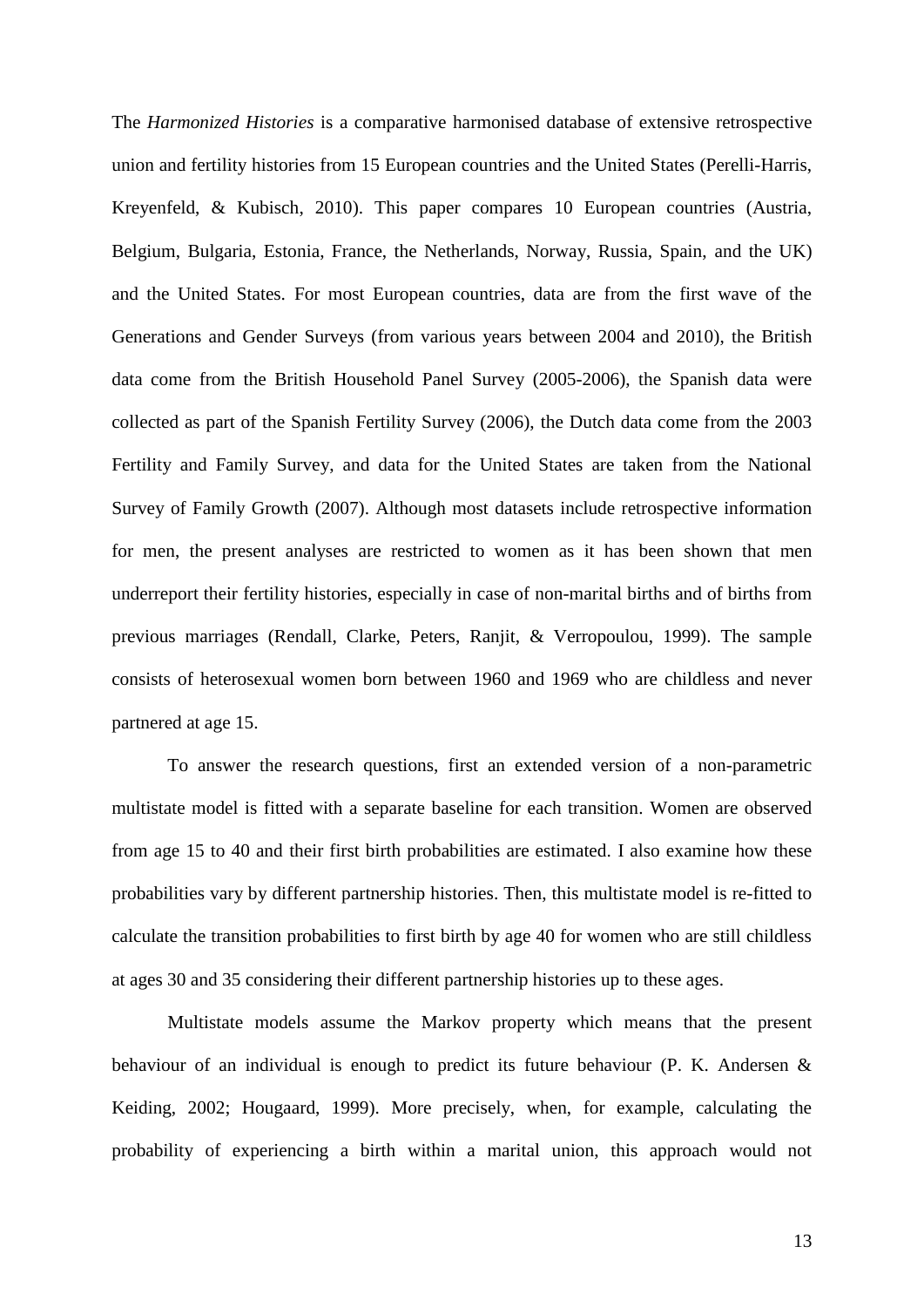differentiate between direct marriages and marriages which were preceded by non-marital cohabitation. As I expect the probability of a first birth to differ by previous partnership histories, this assumption is not realistic. Therefore, I propose an extension to the model, where the states are sequences of previous partnership experiences as compared to single events in the original approach.

Figure 2 shows the extended multistate model; the rectangular boxes depict states that an individual can occupy during the family life course and the arrows represent the possible movements (i.e. transitions) between these states. For example, the state SCMDRB refers to the sequence of the following states: never partnered and childless (S), cohabitation (C), marriage (M), union dissolution (D), re-partnering (R), and first birth (B). Note that union dissolution refers to both the dissolution of a marital and a cohabiting union and re-partnering refers to the formation of both a new cohabitation and marriage. As I am interested to see how previous partnership histories influence the probability of a first birth, the analyses will focus on those states which involve the occurrence of a birth (marked with grey).

The same model is estimated for all countries to ensure cross-national comparability of the results. In case one or more of the states are empty (i.e. no one has experienced the given series of events in a particular country), transition probabilities cannot be estimated. To keep the comparability of the models, in these cases a so called "imaginary individual" is created by imputing average times to events. This only happens rarely; the empty states are SMDRB in Belgium, SCDB and SCMDB in Spain, and SMDB in Norway. Furthermore, the number of women who become mothers after having experienced a union dissolution, repartnering or both (i.e. SCDB, SMDB, SCDRB, SMDRB, SCMDB, SCMDRB) is extremely small in most countries. As one of the main objectives of this paper is to compare the results across countries, I decided to only show the results for those states that are visited by at least 5% of the observations in each country to arrive at reliable estimates of the transition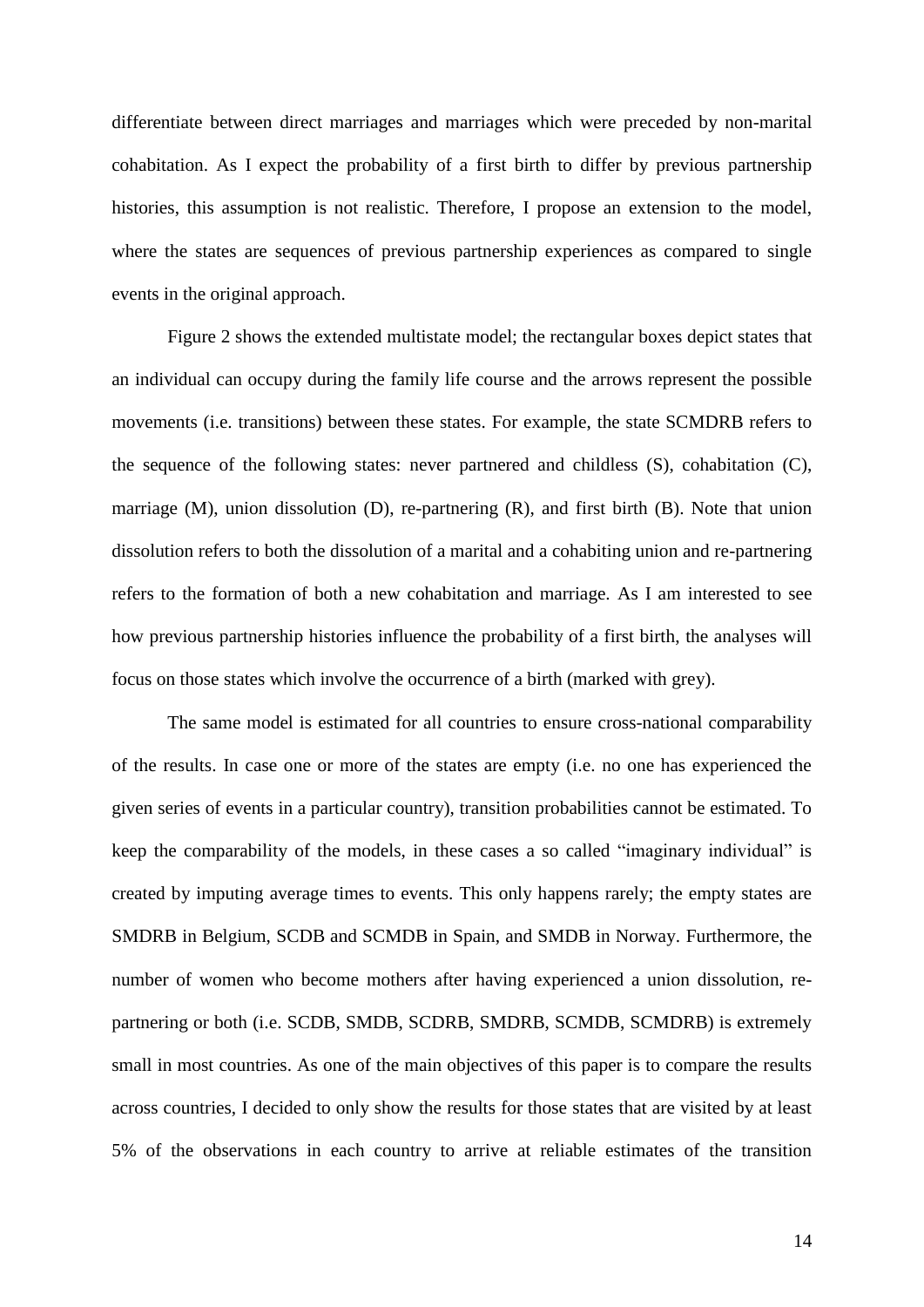probabilities. Therefore, detailed discussion of the results will only include the following states: SB, SCB, SMB, and SCMB. This also implies that the creation of these "imaginary individuals" will not have an impact on the results while it enables us to fit comparable models across countries. Additionally, although results for these more complicated states are not reported, it is necessary to estimate the full model in order to avoid an underestimation of the transition probabilities to first birth.

The multistate models are estimated using the *mstate* package in *R*, developed by Putter and colleagues [\(de Wreede, Fiocco, & Putter, 2011;](#page-24-23) [Putter,](#page-25-21) 2011; [Putter, Fiocco, &](#page-25-22)  [Geskus, 2007\)](#page-25-22).

## **Results**

The results are structured as follows. I first present some descriptive results to describe the main characteristics of the data. Then, using the extended multistate model, I estimate the probabilities of women to achieve a first birth by age 30, 35, and 40 to show cross-national differences in the timing of first births. The birth probabilities at age 40 will also be shown by partnership experiences. Last, by re-fitting this multistate model, I calculate the first birth probabilities of women who are still childless at ages 30 and 35 by partnership histories.

## *Descriptive Results*

Table 1 summarises the number of women who are at risk of each transition (SB, SCB, SMB and SCMB) and the number of those who experience them. Women in this table are observed from age 15, when they are all childless and never partnered, until age 40. Sample sizes vary considerably between 577 for Belgium and 1,630 for Bulgaria. Note that the total sample size for each country equals the number of men and women who are at risk of the transition SB.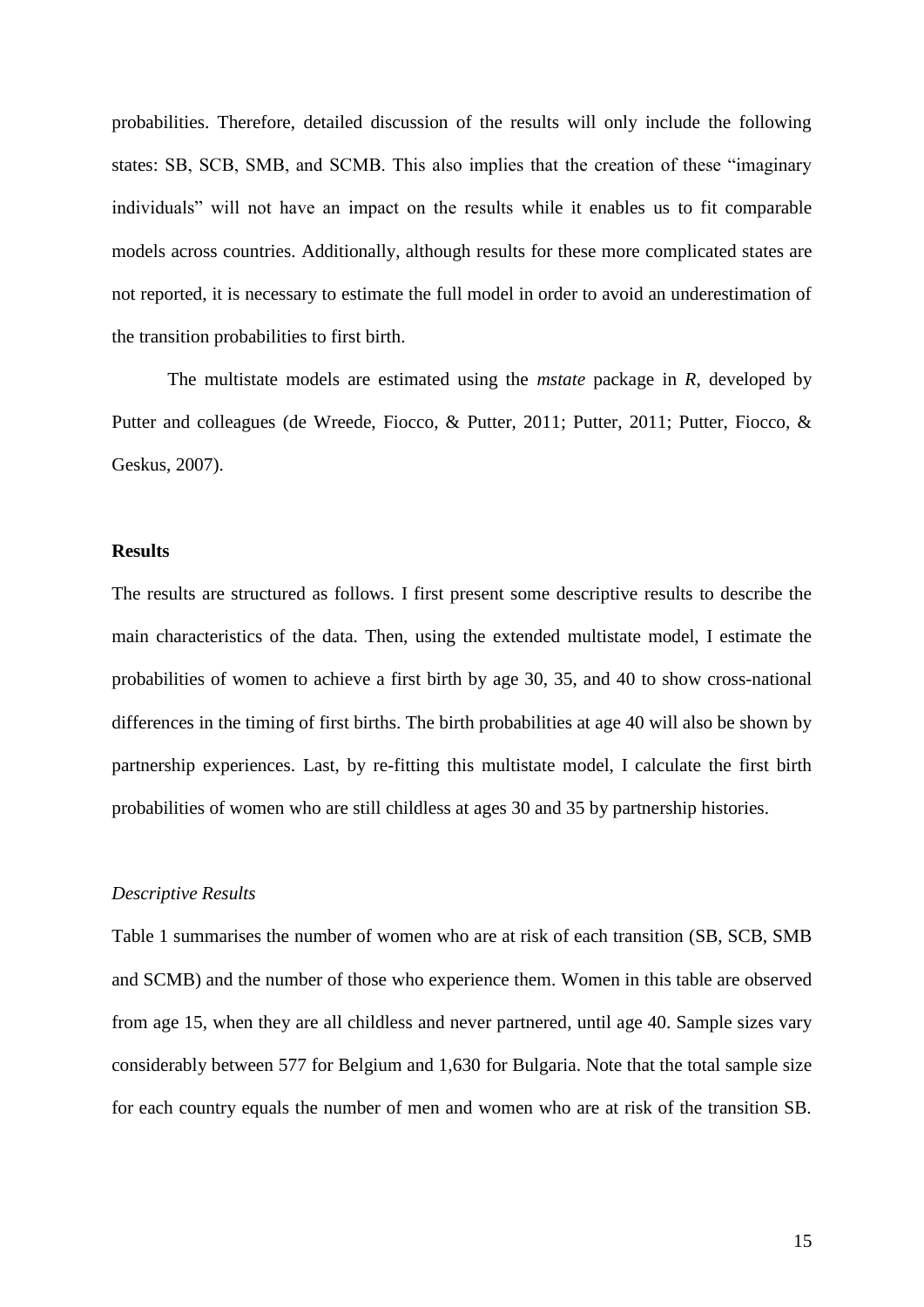Also note that the sum of the number of events does not equal the total sample size, as some individuals do not experience a birth.

From the information provided in Table 1, the proportion of those who experienced a birth within each state can be calculated. Between 75% and 96% of women who are directly married experience a birth by age 40 (SMB) (Figure 3). This proportion is closely followed by women who experience a birth within a marital union which was preceded by non-marital cohabitation (SCMB). The proportion of births within direct marriage and a marriage that was preceded by pre-marital cohabitation are similar in most countries but there are somewhat bigger differences between them in Belgium, Austria, Russia, and Spain. The order of these proportions is reversed in France, and there are no or very small differences between them in Bulgaria and Norway. Additionally, on average, 10-30% of women in a non-marital cohabitation give birth within such a union although this proportion is somewhat higher in Norway (40%) than in the other countries. In most countries, this proportion is much lower than the proportion of women who have a birth within direct marriage or within marriage that was preceded by cohabitation. Last, in all countries, the smallest share (around 2-14%) of births belongs to women who have never had a co-residential partner by age 40.

## *The Probability of a First Birth and its Timing*

Figure 4 depicts the probability of women to achieve a first birth by ages 30, 35 and 40 in each country given that they were childless and never partnered at age 15. These results come from an extended multistate model where women's probabilities of experiencing a birth between age 15 and 40 are estimated. First of all, women in Central and Eastern Europe (Estonia, Bulgaria, and Russia) seem to have achieved most of the births by age 30, as the differences between the blue and green bars are quite small (around 6 percentage points), especially compared to the other countries, where there are much larger differences in the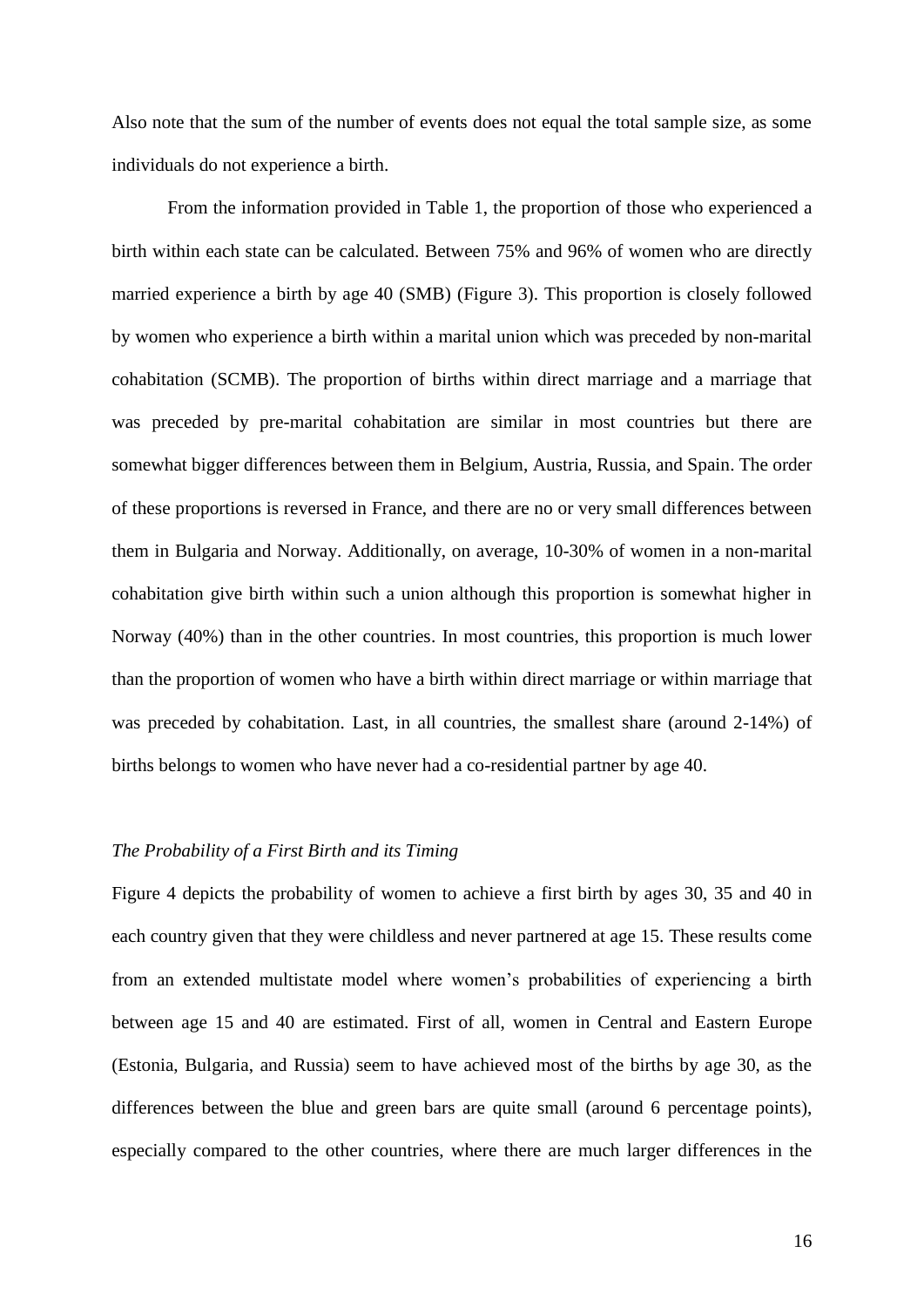probability of having achieved a birth by ages 30 and 40. This difference is the greatest in the Netherlands, around 28 percentage points, whereas it is about 15-22 percentage points for the other Western and Northern European countries, and 20 percentage points for the US. In Southern Europe, represented by Spain, this difference is close to 23 percentage points. Although we see considerable differences between the probability of a first birth by age 30 and 35, it seems that by age 35, most women have achieved motherhood.

The difference between the height of the green bars and 100% indicates the proportion of women who remained childless up to age 40. This proportion ranges between 7% and 8% in Central and Eastern Europe and between 11% and 17% in Western and Northern Europe. Additionally, it is 22% in the US and 14% in Spain.

## *The Probability of a First Birth by Age and Partnership Histories*

Figure 5 shows women's probabilities to achieve a first birth by age 40 conditional on their partnership histories for all countries. The state "other" refers to the sum of the probabilities of achieving a first birth by age 40 within those states, where no sufficient number of observations were available for a more detailed analysis (i.e. SCDB, SMDB, SCDRB, SMDRB, SCMDB, SCMDRB). Again, these women were all childless and never partnered at age 15. Note that summing up these partnership history-specific probabilities result in the same total probabilities of achieving a birth by age 40 as the ones indicated by the green bars in Figure 4. The probability of achieving a first birth by age 40 within direct marriage (SMB) is the highest among Spanish and Russian women (57-66%). Additionally, in Estonia, the UK, and the US, most births (around 30%) happen to women within direct marriage. In Bulgaria, France, Austria, and the Netherlands, the highest probability (between 31% and 47%) of a first birth belongs to a marital union which was preceded by cohabitation (SCMB). In Belgium, the probability of a first birth within direct marriage and within a marital union that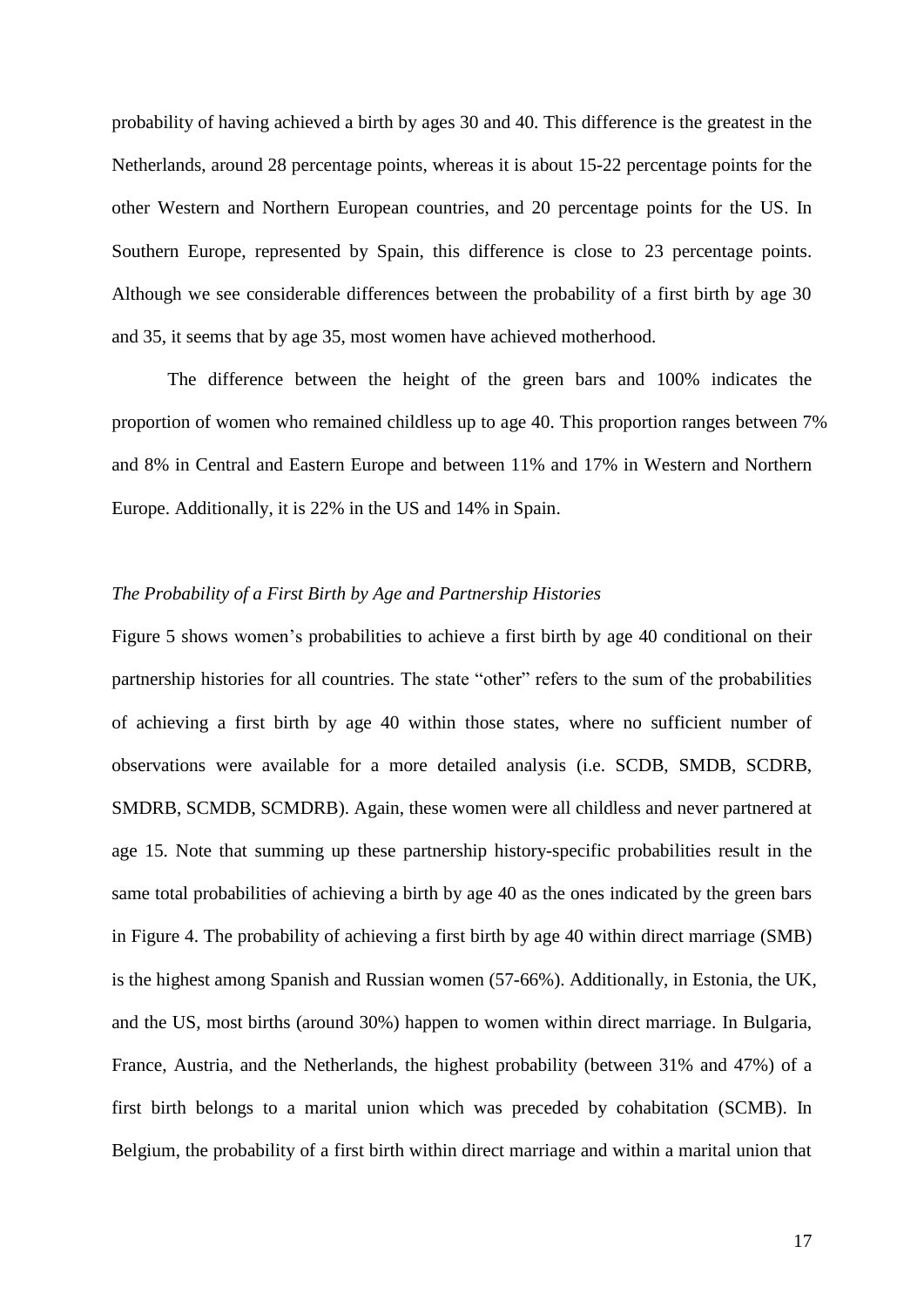was preceded by cohabitation is very similar. The only country where the proportion of first births within a cohabiting union (SCB) is greater than for a marital birth is Norway (around 30%). Furthermore, this proportion is around 17-23% in France, Austria, and Estonia. In all other countries, it is between 5 and 7%. The probability of a single birth is the highest in the UK and the US, around 14%, while it varies between 2-9% in the other countries. The probability of a first birth within the other states (category "other") is the highest in Norway, the US, and the UK, suggesting that partnership histories, within which first births occur, are the most diverse in these countries among women born between 1960 and 1969.

#### *Probability of a first birth of childless women at age 30 and 35 by partnership history*

Next, we turn our attention to examining the probabilities of achieving a first birth by age 40 for women who were still childless at ages 30 and 35, conditional on their partnership histories. We do this by re-fitting the previously analysed multistate model to account for women's partnership histories at age 30 and 35.

When examining women's probabilities of becoming a mother by age 40 conditional on their partnership histories at age 30, a general pattern seems to emerge in all countries except Estonia, Bulgaria, and Russia (Figure 6). Women who are married at age 30 have the highest probability (70-87%) of achieving a birth by age 40. Those who also experienced premarital cohabitation have slightly higher (1-6 percentage points) probabilities than those who experienced direct marriage in Belgium, the UK, the US, the Netherlands, and Spain, whilst in France, Austria, Russia, and Norway, women who married following a pre-marital cohabitation have 11-15 percentage points greater probability to become a mother by age 40 than those who married directly. Women who are cohabiting at age 30, are 7-20% less likely to achieve parenthood by age 40 than their married counterparts. Additionally, women who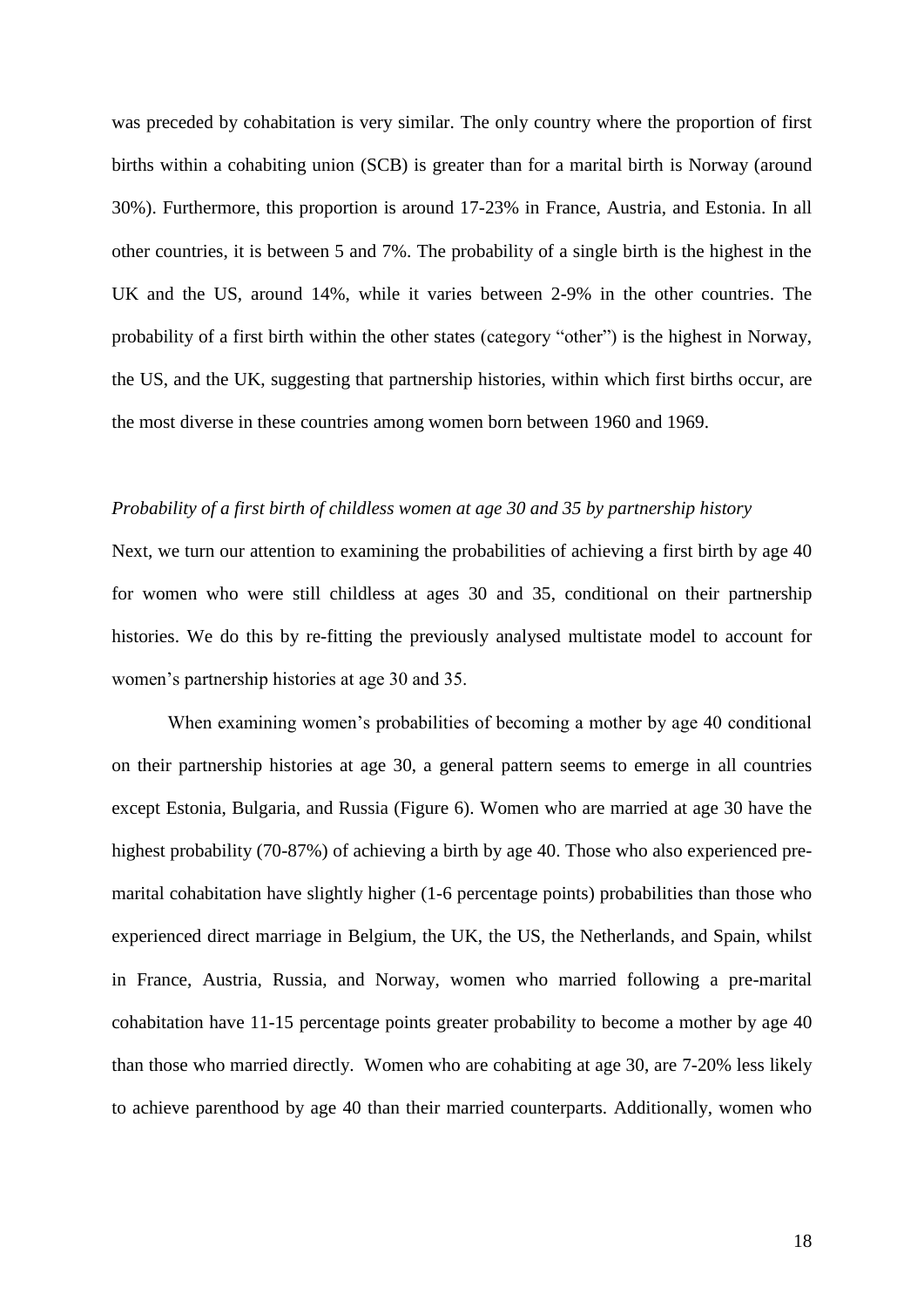are still single at age 30 are the least likely to experience the transition to first birth by age 40; their probabilities vary between 22% in France and 40% in Spain.

The probabilities of women in Estonia, Bulgaria, and Russia do not follow these general patterns. In Bulgaria, the order of the probabilities belonging to direct marriage and marriage with premarital cohabitation are reversed; women who experienced direct marriage by age 30 are the most likely to achieve a first birth by age 40. In Estonia, women who cohabit at age 30 have the highest probability of achieving a first birth by age 40. This is closely followed by the probability of those who are in a marital union which was preceded by cohabitation and by those who experienced direct marriage. In Russia, women who married following pre-marital cohabitation by age 30 have the highest probability to achieve a first birth by age 40, followed by those who cohabit and the directly married. Similarly to what has been found for the other countries, in these countries, the lowest probability of giving birth by age 40 belongs to women who have not yet had a partner by age 30.

There is far more cross-country variation in the patterns of the transition probabilities to first birth conditional on women's partnership histories at age 35 than at age 30. In general, the probability of a first birth is much lower at age 35 than at age 30 in all countries. While women were 60-85% likely to experience a first birth depending on their partnership histories at age 30, at age 35, this probability is only between 25% and 60%. In the UK, the US, and Spain, the pattern is similar to what we saw when examining first birth probabilities conditional on partnership histories at age 30. In these countries, the highest probability of achieving a first birth by age 40 belongs to women who experienced a marriage that was preceded by non-marital cohabitation (between 40% and 60%), followed by those who married directly, those in a cohabiting union and those who have not had a partner by age 35. The pattern is similar in the Netherlands, although the order of the probabilities belonging to direct marriage and marriage which was preceded by cohabitation is reversed. Additionally,

19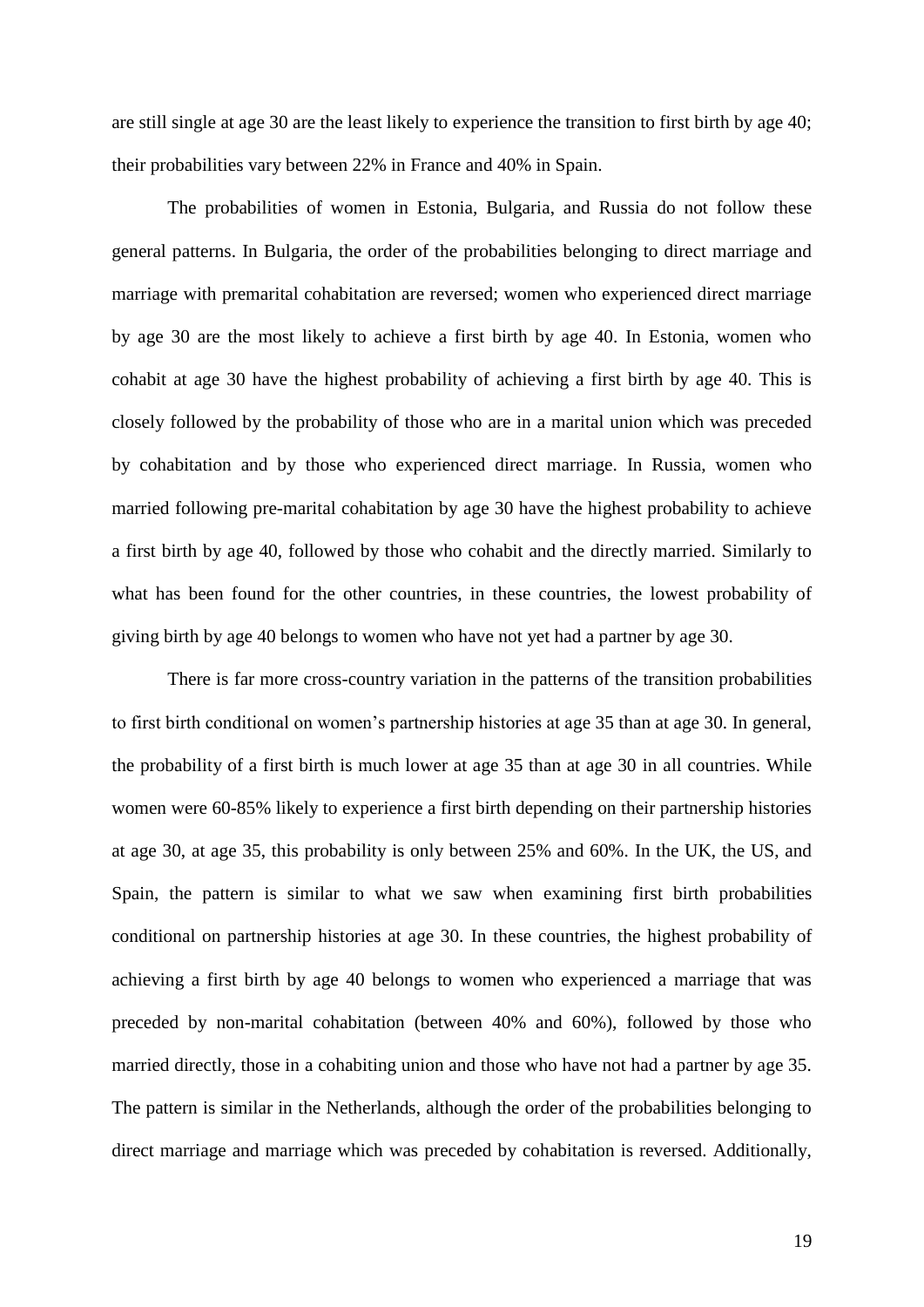in Bulgaria and Norway, the probability of a cohabiting first birth is even higher than that of a first birth within direct marriage. The same holds for Russia and Estonia, where women in a non-marital cohabitation have the highest first birth probabilities by age 40, but the second highest probability belongs to those whose marriage was preceded by cohabitation rather than to those who were directly married. Again, women who were never partnered at age 35, have the smallest chance of becoming mothers by age 40. Whereas this probability was between 22% and 40% at age 30, by age 35 it is below 10% for all countries except Estonia, where it is just below 19%.

## **Summary and Conclusions**

Although we have ample knowledge about single life course transitions, and as such, about the transition to parenthood, much less attention has been paid to studying how events that happen early in the life course affect later events, as suggested by life course theory. The present study aimed to contribute to the life course literature by addressing the influence of partnership histories on the transition to motherhood later in the reproductive ages in a comparative perspective. We proposed a theoretical shift from focusing on the experience of single events (e.g. cohabitation, marriage, or separation) to studying the influence of entire partnership histories on the probability of a first birth.

The descriptive results showed that among women born between 1960 and 1969, having a first child at age 30 seems to have been quite "late" in Central and Eastern Europe, as indicated by the high proportion of first births to 30-year-old women. On the contrary, in Northern and Western Europe and in the US, women might have been considered to be "too young" or "on time" to start a family at this age. This finding is in line with previous studies that examined the timing of first births across several countries and found an East-West divide [\(Hajnal, 1965\)](#page-25-23). It is important to mention that while women born between 1960 and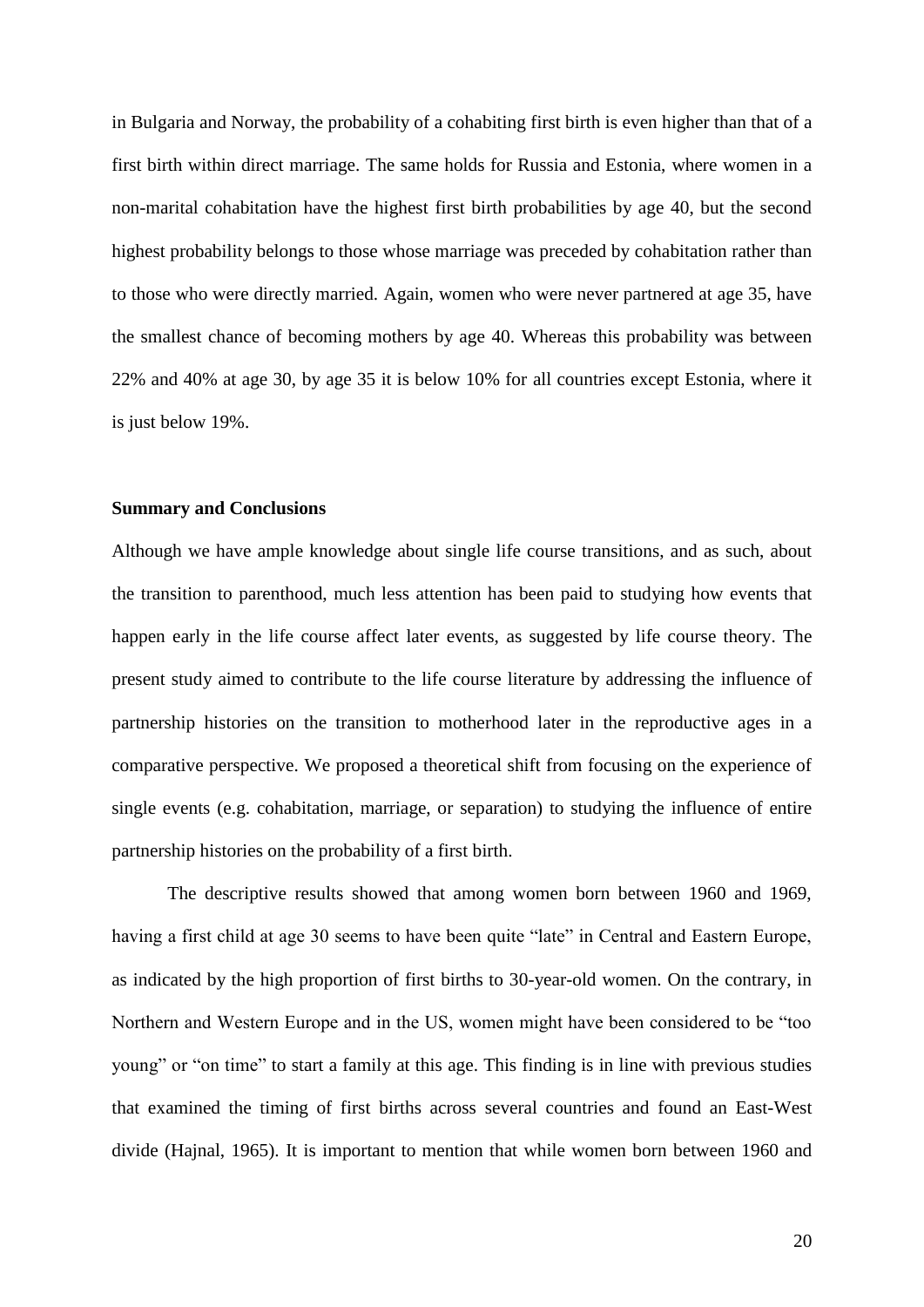1969 experienced the same period and cohort effects within each country, the experiences of these cohorts varied across countries. For example, the availability of effective contraceptives varied among countries as did the levels of female educational enrolment and labour force participation. Also, these cohorts were in different phases of the postponement transition. This implies that the cross-country differences in the results might be due to these crosscohort differences rather than due to actual country specificities. Perhaps comparing different cohorts across countries that were approximately at the same stage of these developments would lead to different results. Last, the levels of childlessness were found to be very similar to those estimated by previous cohort studies [\(Frejka, 2008;](#page-24-10) [Frejka & Sardon, 2007\)](#page-24-11).

This study used an innovative analytic approach to answer the research questions. The first set of analyses applied an extended multistate model to examine the probability of a first birth between age 15 and 40. These probabilities were also studied by partnership histories. The probability of a first birth between age 15 and 40 was the highest within direct marriage in Russia and Spain, while in Austria, Bulgaria, France, and the Netherlands, the highest probability belonged to women who were in a marital union that was preceded by cohabitation. This suggests that, indeed, there are differences in first birth probabilities by partnership histories.

The second set of analyses re-calculated these probabilities to examine the impact of different partnership histories on the probability of a first birth for women who are still childless at ages 30 and 35. Overall, women who are still childless at age 30 had a 60-90% chance to achieve a first birth within the next 10 years, depending on their partnership histories. A general pattern seemed to emerge for these women in all countries except Central and Eastern Europe; the probability of a first birth was the highest for women who were in a marital union which was preceded by cohabitation. Women who directly married had the second highest probability, followed by those who were cohabiting. These three types of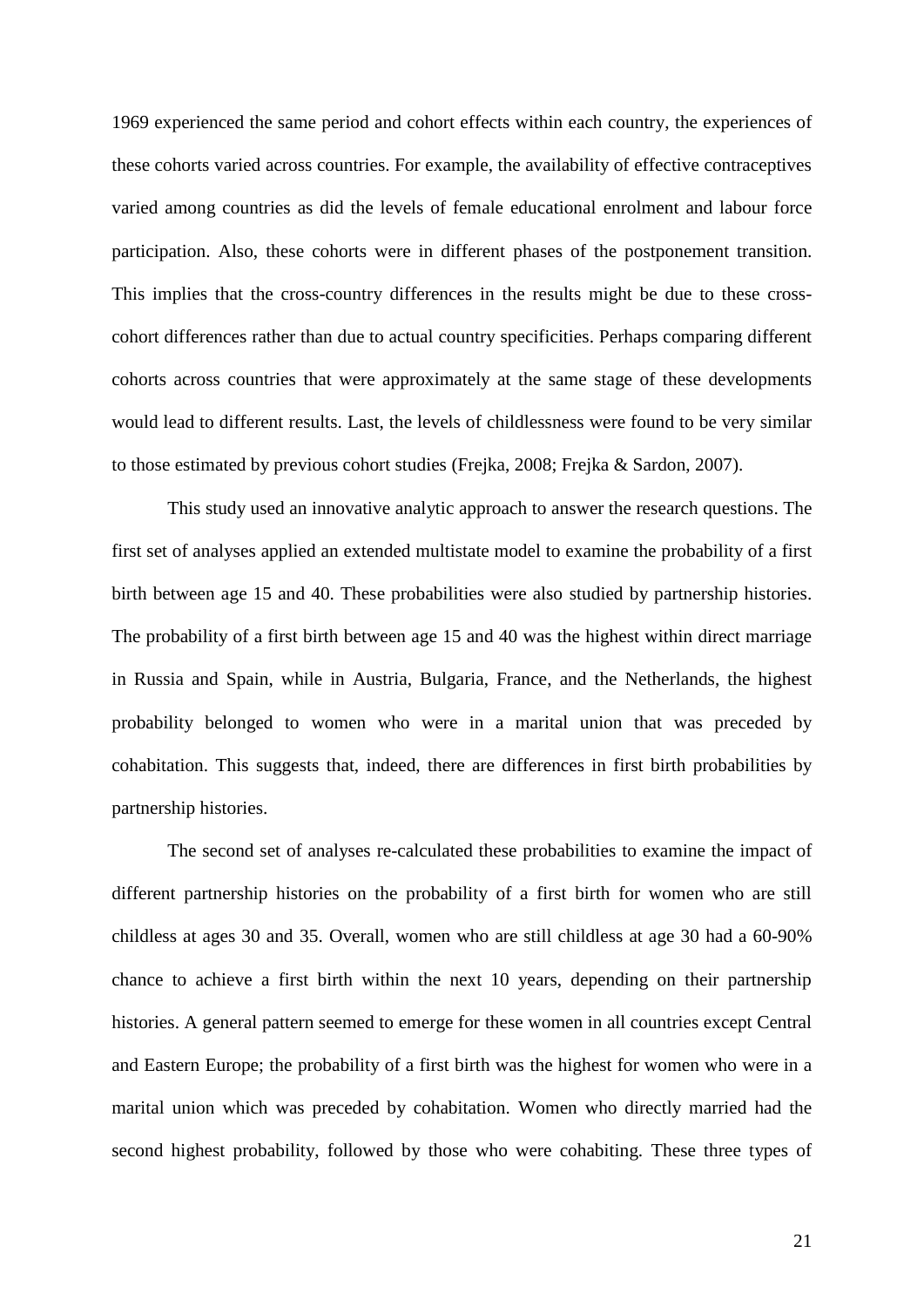partnership histories represent the 'partnered' states. The probability of a first birth for never partnered women at age 30 was considerably smaller (20-40%) than in any of these 'partnered' states. These findings suggest that while childless 30-year-old women are quite likely to achieve motherhood by the end of their reproductive years, their probabilities vary depending on their partnership histories.

Women, who were still childless at age 35 had much lower probabilities to achieve a first birth by age 40 (25-60%) than women who were five years younger. When examining the influence of partnership histories on this probability, the results were more diverse than for 30-year-old childless women. Only the UK, the US, and Spain followed similar patterns to what we saw among childless women at age 30. Thus, in these countries, childless women at age 35 had a smaller probability to achieve a first birth by age 40 than 30-year-old women; the probabilities are smaller for all partnership histories. This result might indicate that in these countries, the role of partnership histories on the probability of a first birth does not change much over age for childless women. At both ages, women who experienced premarital cohabitation and marriage had the highest probability to achieve a first birth by age 40, followed by the directly married, the cohabiting and the never partnered. In Estonia, Bulgaria, Russia, and Norway, the probability of a first birth by age 40 was the highest for women who lived in a non-marital union at age 35. This suggests that cohabiting unions have an increased importance for childless women at age 35 in these countries. Additionally, we found the same gap between the 'partnered' and unpartnered states in all countries at age 35 as at age 30. Women who have never had a co-residential partner by age 35 had less than 10% chance to have a first child within the next 5 years in all countries, except Estonia. This result is in line with the argument that that having a partner is very important as women in a union are exposed to more regular sex than those who do not have a co-residential partner [\(Bongaarts, 1978\)](#page-24-16). Furthermore, this indicates that childless and never partnered women at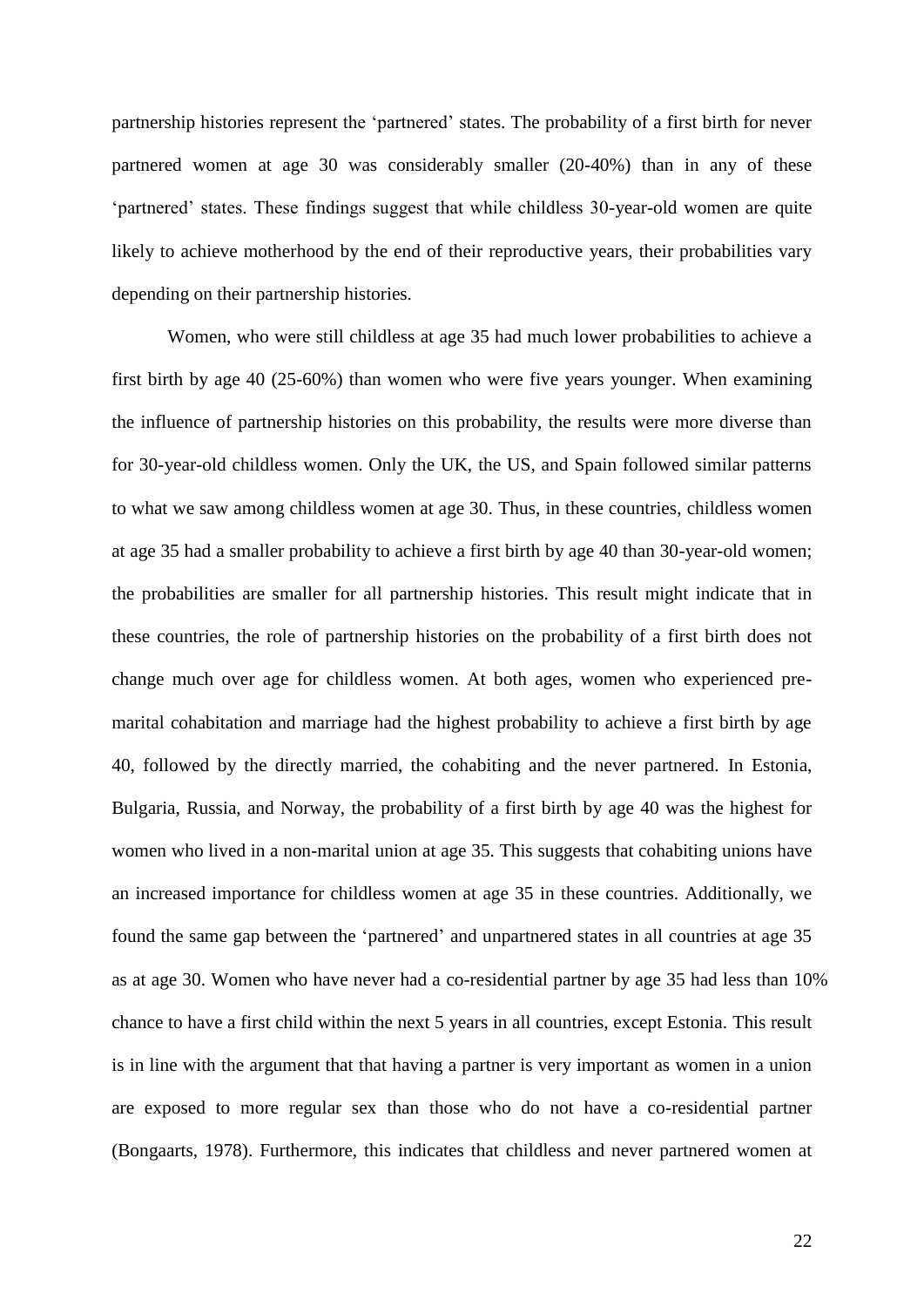age 30 are still quite likely to achieve a first birth by the end of their reproductive years while this chance is considerably smaller for women who are childless and never partnered at age 35.

To sum up, these results show that childless women's probabilities to achieve a first birth at later reproductive ages depend on their partnership histories. This corroborates the theoretical approach emphasised in this paper according to which it is essential to focus on partnership histories, rather than simply examine the occurrence of previous events, to be able to understand how women's opportunities are shaped by changing family life courses. This is especially the case for age 35, where partnership histories seem to matter even more than at age 30.

Although this study has contributed to the life course literature in several ways, a few limitations have to be mentioned. First, even though the data are suitable for the purpose of a cross-national comparison and include extensive fertility and union histories, data sparseness did not allow for examining more complicated pathways. Second, this study is strictly descriptive, and does not account for individual heterogeneity. Third, women who are still childless at ages 30 or 35 are a very selective group. This would not necessarily be a limitation concerning our research questions. However, due to differences in the timing of first births across countries, most probably the sample is more selective in some countries than in some others. To improve upon these limitations, future research could extend the present study by using a large cohort dataset and examining the effect of individual characteristics on first birth probabilities while still accounting for partnership histories.

Nonetheless, our study is the first to point out how partnership histories shape women's opportunities, who are still childless at age 30 and 35, to become a mother by age 40. Biological studies concluded that childless women at age 30 still have a reasonable chance to achieve parenthood whereas women at age 35 should be concerned about perhaps

23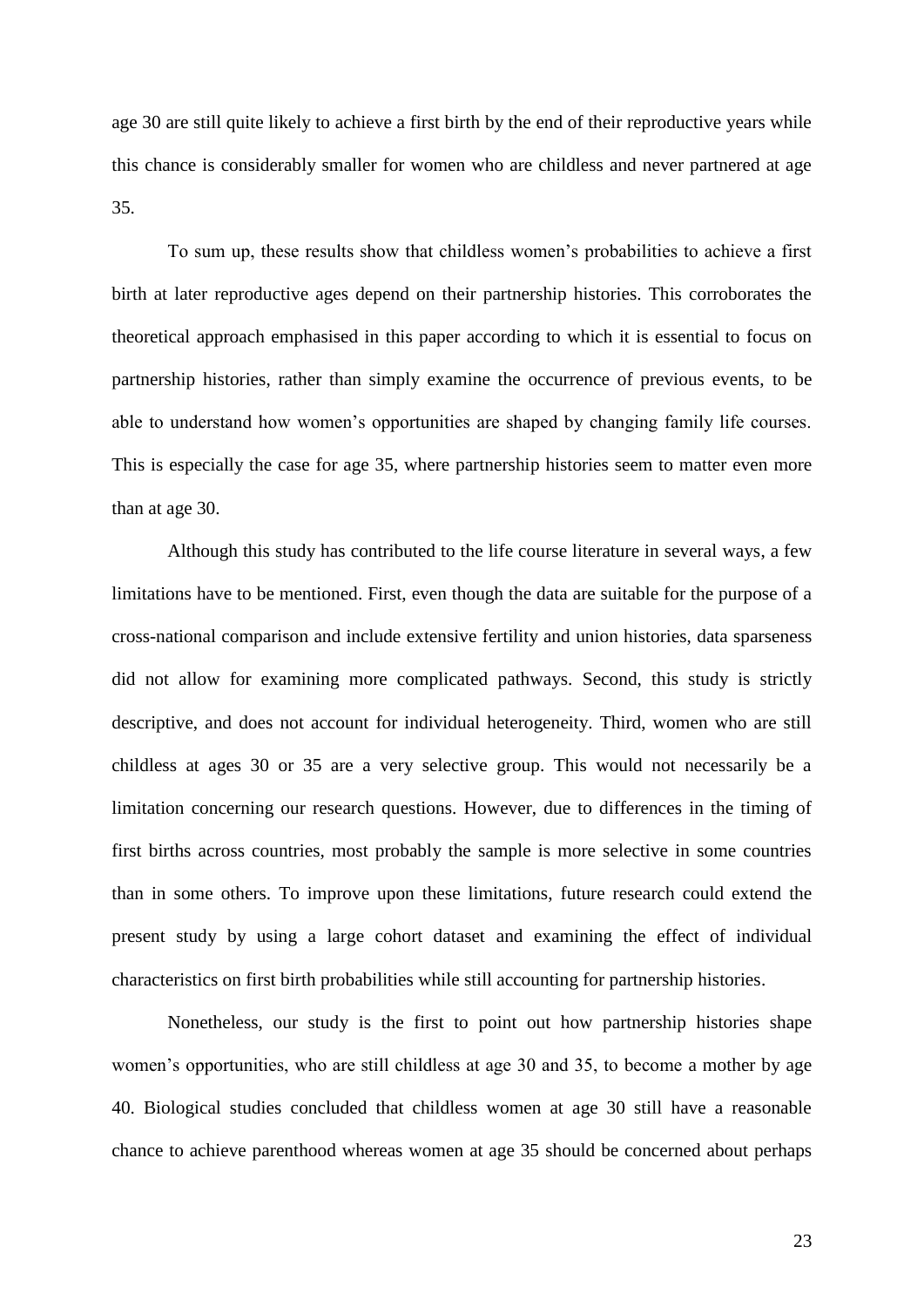remaining childless. Our study has shown that these probabilities clearly depend on partnership histories. Women who have never had a partner by age 35 should be the most concerned, while those who have a partner still have a 25-60% chance of achieving motherhood by age 40 depending on their partnership histories. The role of partnership histories was found to be more important at age 35 than at age 30 for childless women.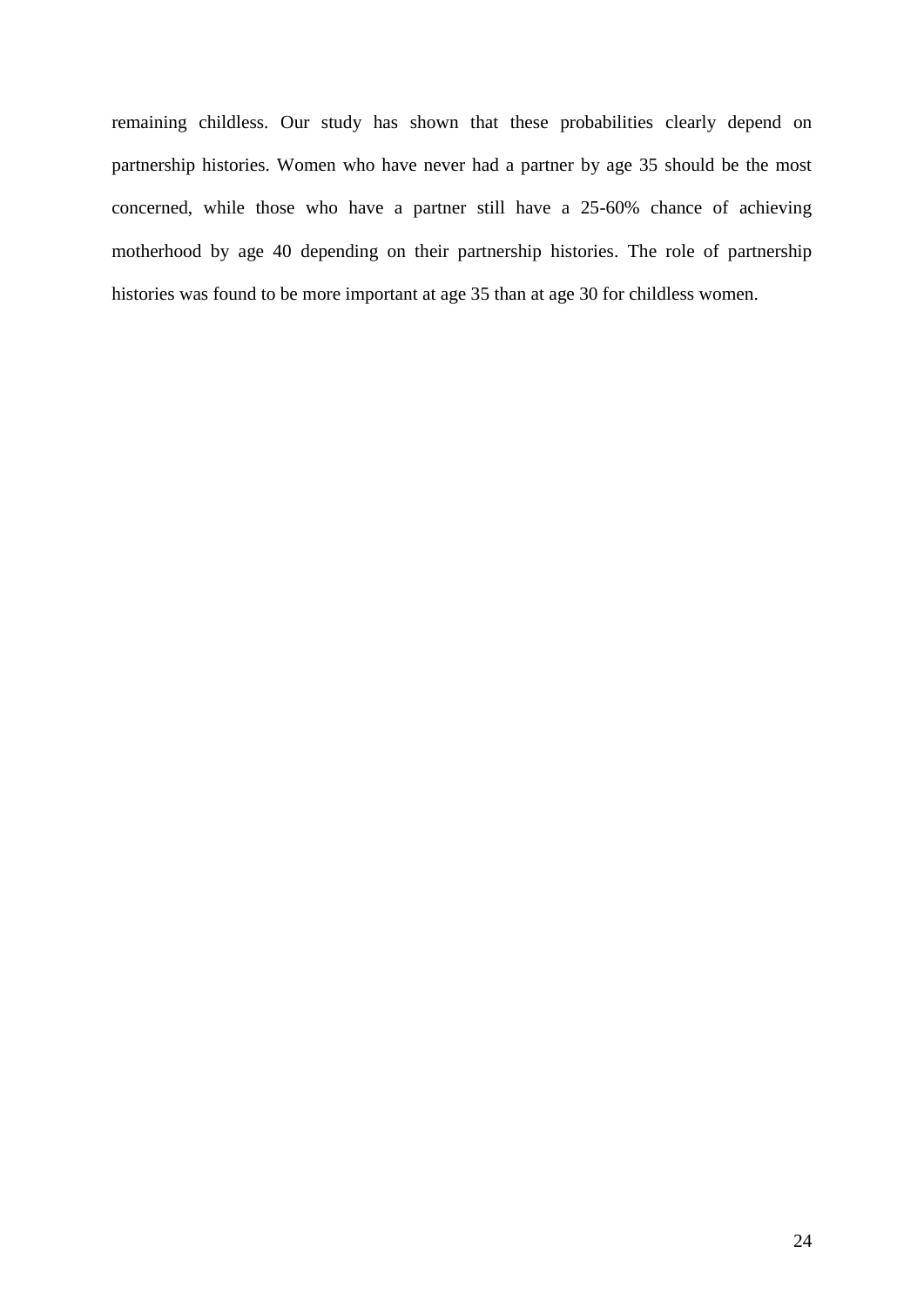#### **References**

- <span id="page-24-4"></span>Aassve, A., Billari, F. C., & Piccarreta, R. (2007). Strings of adulthood: A sequence analysis of young British women's work-family trajectories. *European Journal of Population, 23*(3-4), 369-388. doi: 10.1007/s10680-007-9134-6
- <span id="page-24-8"></span>Andersen, G. E. (1990). *The three worlds of welfare capitalism*: Princeton University Press.
- <span id="page-24-22"></span>Andersen, P. K., & Keiding, N. (2002). Multi-state models for event history analysis. *Statistical Methods in Medical Research, 11*(2), 91-115. doi: 10.1191/0962280202SM276ra
- <span id="page-24-2"></span>Baizán, P., Aassve, A., & Billari, F. C. (2003). Cohabitation, marriage, and first birth: The interrelationship of family formation events in Spain. *European Journal of Population, 19*, 147-169.
- <span id="page-24-3"></span>Baizán, P., Aassve, A., & Billari, F. C. (2004). The interrelations between cohabitation, marriage and first birth in Germany and Sweden. *Population and Environment, 25*(531-560).
- <span id="page-24-14"></span>Balbo, N., Billari, F. C., & Mills, M. (2013). Fertility in advanced societies: A Review of research. *European Journal of Population, 29*(1), 1-38.
- <span id="page-24-20"></span>Berrington, A. (2001). Entry Into parenthood and the outcome of cohabiting partnerships in Britain. *Journal of Marriage and Family, 63*, 80-96.
- <span id="page-24-19"></span>Berrington, A., & Diamond, I. (1999). Marital dissolution among the 1958 British birth cohort: The role of cohabitation. *Population Studies, 53*(1), 19-38. doi: 10.1080/00324720308066
- <span id="page-24-5"></span>Billari, F. C. (2001). The analysis of early life courses: Complex descriptions of the transition to adulthood. *Journal of Population Research, 18*(2), 119-142. doi: 10.1007/bf03031885
- <span id="page-24-12"></span>Billari, F. C., Goisis, A., Liefbroer, A. C., Settersten, R. A., Aassve, A., Hagestad, G., & Spéder, Zs. (2011). Social age deadlines for the childbearing of women and men. *Human Reproduction Update, 26*(3), 616-622. doi: 10.1093/humrep/deq360
- <span id="page-24-15"></span>Billari, F. C., Kohler, H-P., Andersson, G., & Lundström, H. (2007). Approaching the limit: Longterm trends in late and very late fertility. *Population and Development Review, 33*(1), 149- 170.
- <span id="page-24-7"></span>Billari, F. C., & Liefbroer, A. C. (2010). Towards a new pattern of transition to adulthood? *Advances in Life Course Research, 15*, 59-75.
- <span id="page-24-6"></span>Billari, F. C., & Piccarreta, R. (2005). Analyzing demographic life courses through sequence analysis. *Mathematical Population Studies, 12*(2), 81-106. doi: 10.1080/08898480590932287
- <span id="page-24-16"></span>Bongaarts, J. (1978). A framework for analyzing the proximate determinants of fertility *Population and Development Review, 4*(1), 105-132.
- <span id="page-24-17"></span>Brien, M. J., Lillard, L. A., & Waite, L. J. (1999). Interrelated family-building behaviors: Cohabitation, marriage, and nonmarital conception. *Demography, 36*(4), 535-551. doi: 10.2307/2648089
- <span id="page-24-13"></span>de Jong, A., & Steenhof, L. (2000). *Infecundity: A result of postponed childbearing?* Paper presented at the BSPS-NVD-URU Conference, Utrecht, the Netherlands.
- <span id="page-24-23"></span>de Wreede, L. C., Fiocco, M., & Putter, H. (2011). mstate: An R package for the analysis of competing risks and multi-state models. *Journal of Statistical Software, 38*(7), 1-30.
- <span id="page-24-18"></span>Elder, G. H. Jr. (1975). Age differentiation and the life course. *Annual Review of Sociology, 1*, 165- 190.
- <span id="page-24-0"></span>Elder, G. H. Jr. (1977). Family history and the life course. *Journal of Family History, 2*, 279-304.
- <span id="page-24-9"></span><span id="page-24-1"></span>Elder, G. H. Jr. (1992). Models of the life course. *Contemporary Sociology, 21*(5), 632-635. EUROSTAT. (2010).

[http://epp.eurostat.ec.europa.eu/tgm/table.do?tab=table&init=1&language=en&pcode=tps000](http://epp.eurostat.ec.europa.eu/tgm/table.do?tab=table&init=1&language=en&pcode=tps00017&plugin=1) [17&plugin=1.](http://epp.eurostat.ec.europa.eu/tgm/table.do?tab=table&init=1&language=en&pcode=tps00017&plugin=1)

- <span id="page-24-10"></span>Frejka, T. (2008). Parity distribution and completed family size in Europe: Incipient decline of the two-child family model? *Demographic Research, 19*, 47-72.
- <span id="page-24-11"></span>Frejka, T., & Sardon, J. (2007). Cohort birth order, parity progression ratio and parity distribution trends in developed countries. *Demographic Research, 16*, 315-374.
- <span id="page-24-21"></span>Fussel, E., & Furstenberg Jr., F. (2005). The transition to adulthood during the twentieth century. In R. A. Settersten, F. Furstenberg Jr. & R. G. Rumbaut (Eds.), *On the Frontier of Adulthood: Theory, Research, and Public Policy*. Chicago, IL, USA: University of Chicago Press.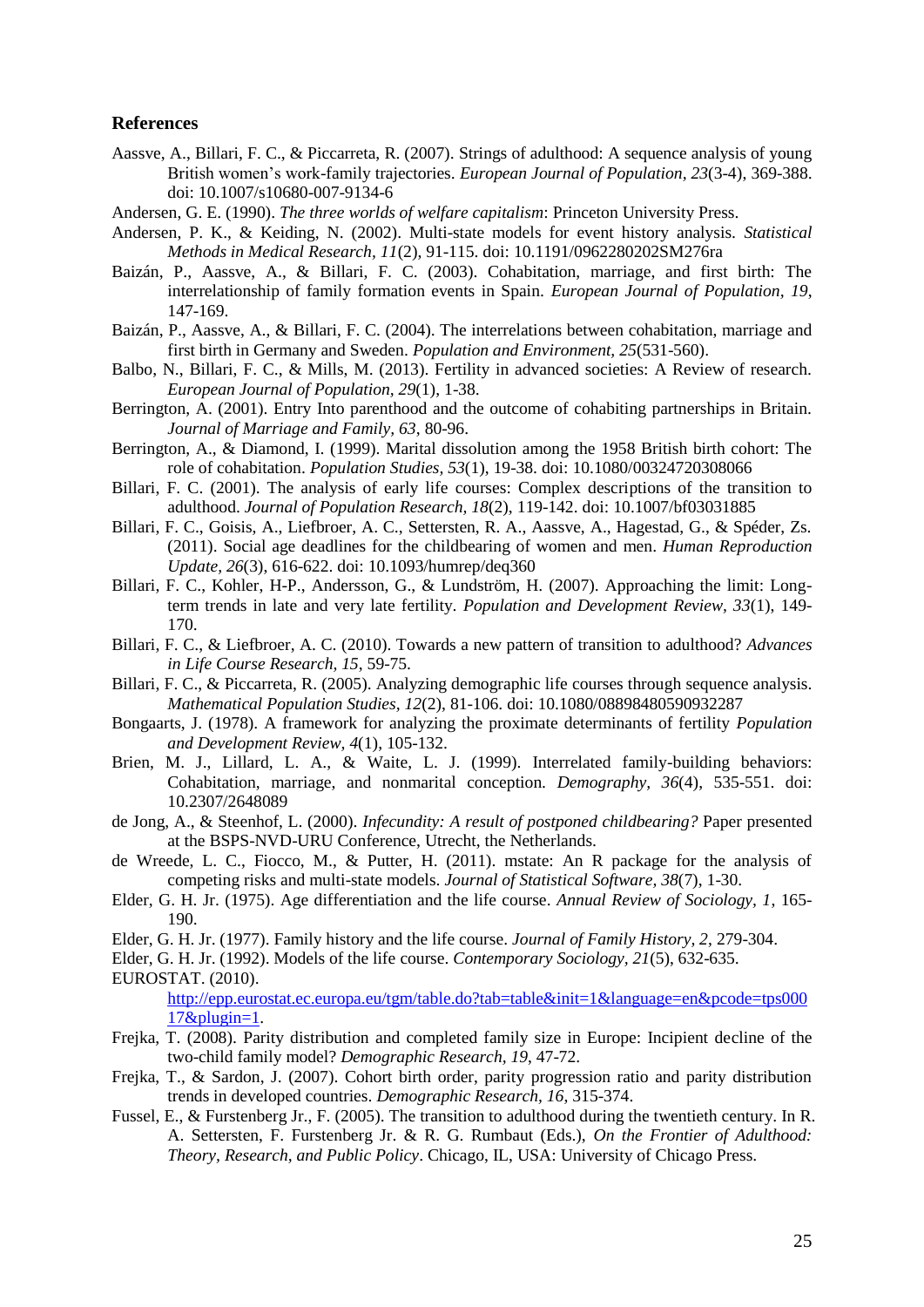- <span id="page-25-7"></span>Giele, J. Z., & Elder, G. H. Jr. (1998). *Life course dynamics trajectories and transitions, 1968–1980*. Ithaca, NY: Cornell University Press.
- <span id="page-25-8"></span>Goldstein, J. R., Sobotka, T., & Jasilioniene, A. (2009). The end of "lowest-low" fertility? *Population and Development Review, 35*(4), 663-699.
- <span id="page-25-6"></span>Guzzo, K. B. (2006). The relationship between life course events and union formation. *Social Science Research, 35*, 384-408.
- <span id="page-25-23"></span>Hajnal, J. (1965). European marriage patterns in perspective. In V. D. Glass & D. E. C. Eversley (Eds.), *Population in History* (pp. 101-143).
- <span id="page-25-1"></span>Heffner, L. J. (2004). Advanced maternal age - How old is too old? *The New England Journal of Medicine, 351*(19), 1927-1929.
- <span id="page-25-3"></span>Heuveline, P., & Timberlake, J. M. (2004). The role of cohabitation in family formation: The United States in comparative perspective. *Journal of Marriage and Family, 66*, 1214-1230.
- <span id="page-25-12"></span>Hobcraft, J., & Kiernan, K. . (2001). Childhood poverty, early motherhood and adult social exclusion. *British Journal of Sociology, 52*(3), 495-517. doi: 10.1080/00071310120071151
- <span id="page-25-20"></span>Hougaard, P. (1999). Multi-state models: A review. *Lifetime Data Analysis, 5*, 239-264.
- <span id="page-25-15"></span>Kiernan, K. (2004). *Unmarried cohabitation and parenthood: Here to stay? European perspectives*. Paper presented at the Conference on Public Policy and the Future of the Family.
- <span id="page-25-11"></span>Kohler, H-P., Billari, F. C., & Ortega, J. (2002). The emergence of lowest-low fertility in Europe during the 1990s. *Population and Development Review, 28*, 641-660.
- <span id="page-25-2"></span>Leridon, H. (2004). Can assisted reproduction technology compensate for the natural decline in fertility with age? A model assessment. *Human Reproduction Update, 19*(7), 1548-1553.
- <span id="page-25-16"></span>Lesthaeghe, R., & Moors, G. (2000). Recent trends in fertility and household formation in the industrialized world. *Review of Population and Social Policy, 9*, 121-170.
- <span id="page-25-0"></span>Liefbroer, A. C. (1999). From youth to adulthood: Understanding changing patterns of family formation from a life course perspective. In L. J. C. van Wissen & P. A. Dykstra (Eds.), *Population Issues. An interdisciplinary focus* (pp. 53-86). New York: Kluwer Academic/ Plenum Publishers.
- <span id="page-25-14"></span>Liefbroer, A. C., & Dourleijn, Edith. (2006). Unmarried cohabitation and union stability: Testing the role of diffusion using data from 16 European countries. *Demography, 43*(2), 203-221.
- <span id="page-25-4"></span>Manning, W. D. (1995). Cohabitation, marriage and entry into motherhood. *Journal of Marriage and the Family, 57*(1), 191-200. doi: 10.2307/353827
- <span id="page-25-10"></span>Martin, J. A., Hamilton, B. E., Ventura, S. J., Osterman, M. J. K., Wilson, E. C., & Mathews, T. J. (2012). Births: Final data for 2010: U.S. Department of Health and Human Services, Division of Vital Statistics.
- <span id="page-25-5"></span>Martin, S. P. (2000). Diverging fertility among U.S. women who delay childbearing past age 30. *Demography, 37*(4), 523-533.
- <span id="page-25-9"></span>Mills, M., Rindfuss, R. R., McDonald, P., & te Velde, E. (2011). Why do people postpone parenthood? Reasons and social policy incentives. *Human Reproduction Update, 0*(0), 1-13.
- <span id="page-25-17"></span>Perelli-Harris, B., & Gerber, T. P. (2011). Nonmarital childbearing in Russia: Second Demographic Transition or Pattern of Disadvantage? *Demography, 48*(1), 317-342. doi: 10.1007/s13524- 010-0001-4
- <span id="page-25-19"></span>Perelli-Harris, B., Kreyenfeld, M., & Kubisch, K. (2010). Harmonized Histories: Manual for the preparation of comparative fertility and union histories. *Rostock, MPIDR Working Paper WP-2010-011.*
- <span id="page-25-18"></span>Perelli-Harris, B., Kreyenfeld, M., Sigle-Rushton, W., Keizer, R., Lappegård, T., Jasilioniene, A., . . . Di Giulio, P. (2012). Changes in union status during the transition to parenthood in eleven European countries, 1970s to early 2000s. *Population Studies, 66*(2), 167-182. doi: 10.1080/00324728.2012.673004
- <span id="page-25-13"></span>Philipov, D., Spéder, Zs., & Billari, F. C. (2006). Soon, later, or ever? The impact of anomie and social capital on fertility intentions in Bulgaria (2002) and Hungary (2001). *Population Studies, 60*(3), 289-308. doi: 10.1080/00324720600896080
- <span id="page-25-21"></span>Putter, H. (2011). Documentation of the mstate package in R.
- <span id="page-25-22"></span>Putter, H., Fiocco, M., & Geskus, R. B. (2007). Tutorial in biostatistics: competing risks and multistate models. *Stat Med, 26*(11), 2389-2430. doi: 10.1002/sim.2712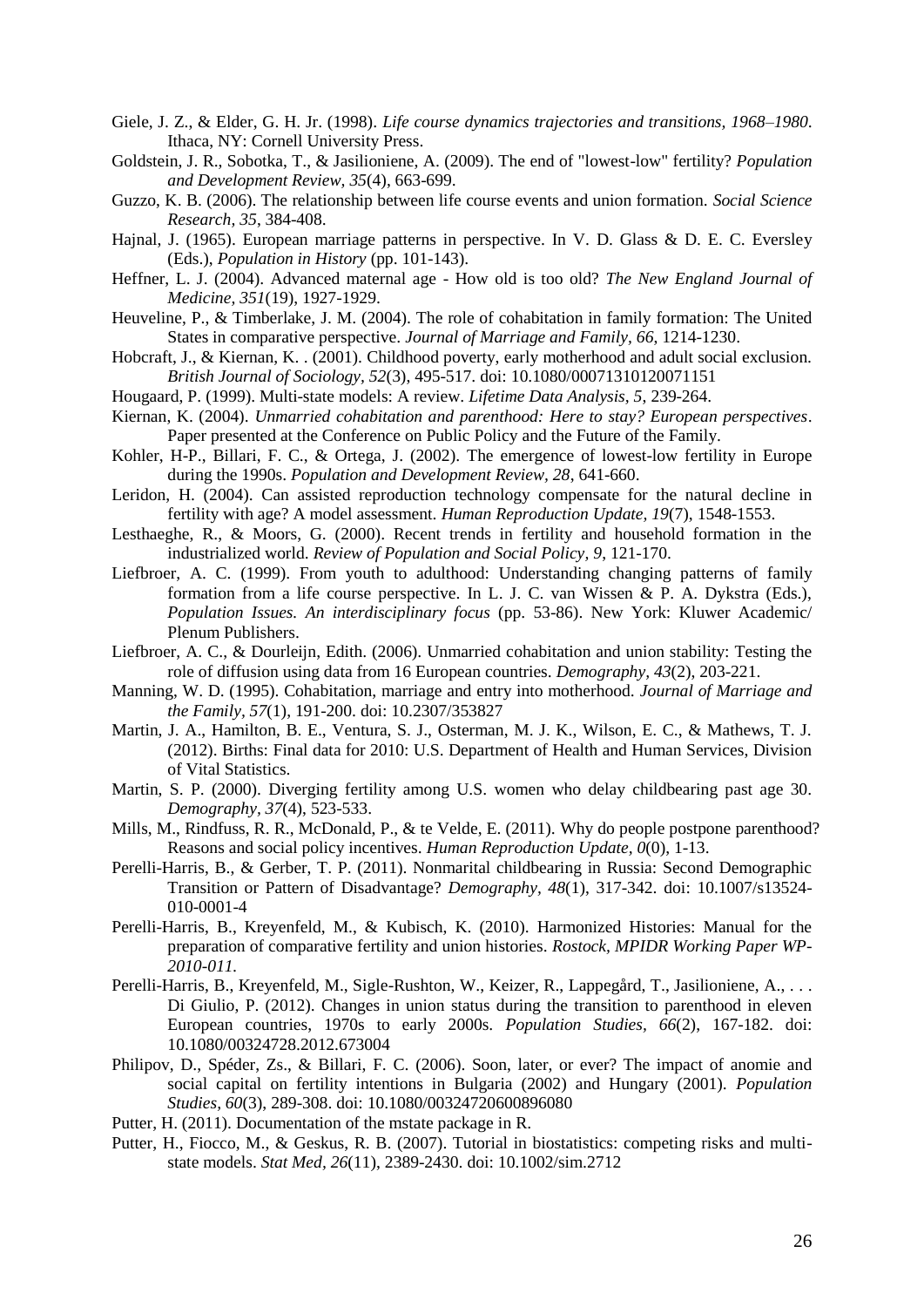- <span id="page-26-15"></span>Rendall, M. S., Clarke, L., Peters, H. E., Ranjit, N., & Verropoulou, G. (1999). Incomplete reporting of men's fertility in the United States and Britain: A research note. *Demography, 36*(1), 135- 144. doi: 10.2307/2648139
- <span id="page-26-13"></span>Rindfuss, R. R., & Bumpass, L. L. (1976). How old is too old? Age and the sociology of fertility. *Family Planning Perspectives, 8*(5), 226-230.
- <span id="page-26-10"></span>Rindfuss, R. R., Bumpass, L. L., & John, C. St. (1980). Education and fertility: Implications for the roles women occupy. *American Sociological Review, 45*(3), 431-447.
- <span id="page-26-3"></span>Robette, N. (2010). The diversity of pathways to adulthood in France: Evidence from a holistic approach. *Advances in Life Course Research, 15*(2–3), 89-96. doi: 10.1016/j.alcr.2010.04.002
- <span id="page-26-7"></span>Sartorius, G. A., & Nieschlag, E. (2010). Paternal age and reproduction. *Human Reproduction Update, 16*(1), 65-79.
- <span id="page-26-6"></span>Schmidt, L. (2010). Should men and women be encouraged to start childbearing at a younger age? *Expert Review of Obstetrics & Gynecology, 5*, 145-147.
- <span id="page-26-0"></span>Schmidt, L., Sobotka, Tomáš, Bentzen, J. G., & Andersen, A. N. (2012). Demographic and medical consequences of the postponement of parenthood. *Human Reproduction Update, 18*(1), 29-43.
- <span id="page-26-12"></span>Seltzer, J. A. (2004). Cohabitation in the United States and Britain: Demography, kinship, and the future. *Journal of Marriage and Family, 66*, 921-928.
- <span id="page-26-14"></span>Settersten, R. A. (2003). Age structuring and the rhythm of the life course. In J. T. Mortimer & M. J. Shanahan (Eds.), *Handbook of the Life Course*. Hingham, USA: Kluwer Academic Publishers.
- <span id="page-26-5"></span>Sobotka, T., Billari, F. C., & Kohler, H-P. (2010). *The return of late childbearing in developed countries: Causes, trends and implications*. Vienna: Vienna Institute of Demography.
- <span id="page-26-4"></span>Sobotka, T., Zeman, K., Lesthaeghe, R., Frejka, T., & Neels, K. (2011). Postponement and recuperation in cohort fertility: Austria, Germany and Switzerland in a European context. *Comparative Population Studies, 36*(2-3), 417-452.
- <span id="page-26-2"></span>Steele, F., Kallis, C., Goldstein, H., & Joshi, H. (2005). The relationship between childbearing and transitions from marriage and cohabitation in Britain. *Demography, 42*(4), 647-673. doi: 10.1353/dem.2005.0038
- <span id="page-26-1"></span>van Wissen, L. J. C., & Dykstra, P. A. (1999). *Population issues: An interdisciplinary focus*. New York: Kluwer Academic/Plenum Publishers.
- <span id="page-26-9"></span>Wilkie, J. R. (1981). The trend toward delayed parenthood. *Journal of Marriage and the Family, 43*, 583-591.
- <span id="page-26-11"></span>Wu, Z., & Schimmele, C. M. (2005). Repartnering after first union disruption. *Journal of Marriage and Family, 67*(1), 27-36. doi: 10.1111/j.0022-2445.2005.00003.x
- <span id="page-26-8"></span>Yang, Q., Wen, S. W., Leader, A., Chen, X. K., Lipson, J., & Walker, M. (2007). Paternal age and birth defects: How strong is the association. *Human Reproduction Update, 22*(3), 696-701.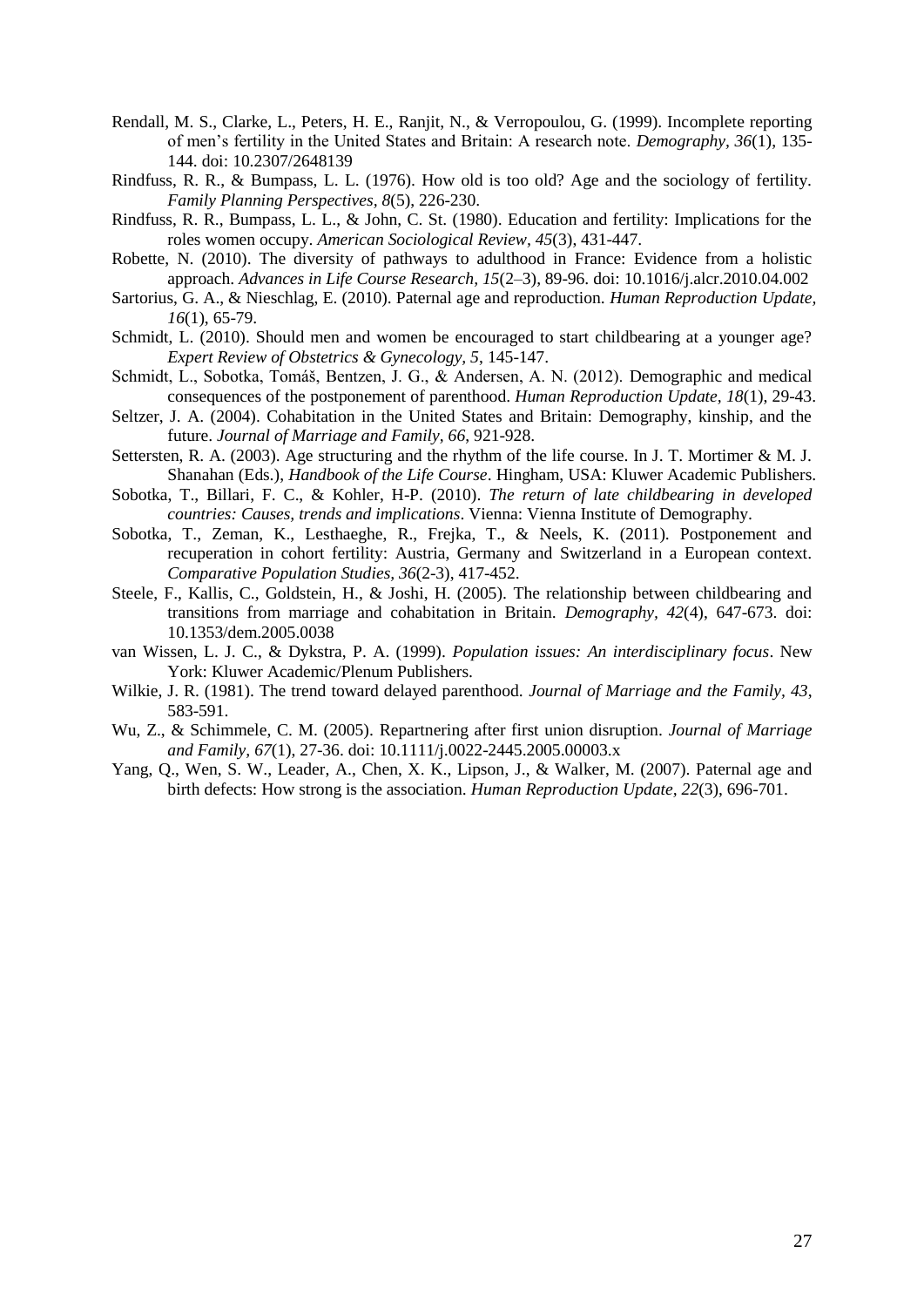|            |         | <b>SB</b> | <b>SCB</b> | <b>SMB</b> | <b>SCMB</b> |
|------------|---------|-----------|------------|------------|-------------|
| <b>EST</b> | at risk | 863       | 446        | 312        | 273         |
|            | event   | 72        | 145        | 291        | 252         |
| <b>BUL</b> | at risk | 1630      | 901        | 561        | 795         |
|            | event   | 77        | 88         | 540        | 765         |
| <b>BE</b>  | at risk | 577       | 303        | 211        | 226         |
|            | event   | 47        | 39         | 195        | 188         |
| FR         | at risk | 1039      | 732        | 184        | 355         |
|            | event   | 64        | 237        | 166        | 326         |
| <b>AUT</b> | at risk | 855       | 594        | 144        | 326         |
|            | event   | 80        | 148        | 129        | 272         |
| <b>UK</b>  | at risk | 1025      | 471        | 357        | 258         |
|            | event   | 142       | 80         | 292        | 204         |
| <b>US</b>  | at risk | 1395      | 586        | 522        | 323         |
|            | event   | 196       | 108        | 391        | 230         |
| <b>RUS</b> | at risk | 1175      | 323        | 717        | 203         |
|            | event   | 99        | 89         | 674        | 181         |
| <b>NOR</b> | at risk | 1476      | 1098       | 214        | 409         |
|            | event   | 112       | 433        | 191        | 366         |
| NL         | at risk | 1032      | 633        | 337        | 427         |
|            | event   | 22        | 77         | 306        | 378         |
| <b>ESP</b> | at risk | 1529      | 267        | 1089       | 156         |
|            | event   | 78        | 68         | 1011       | 135         |

Table 1. Number of women at risk of the events SB, SCB, SMB, and SCMB, and the number of women experiencing these events, women observed from age 15 being childless and never partnered at this age, by country.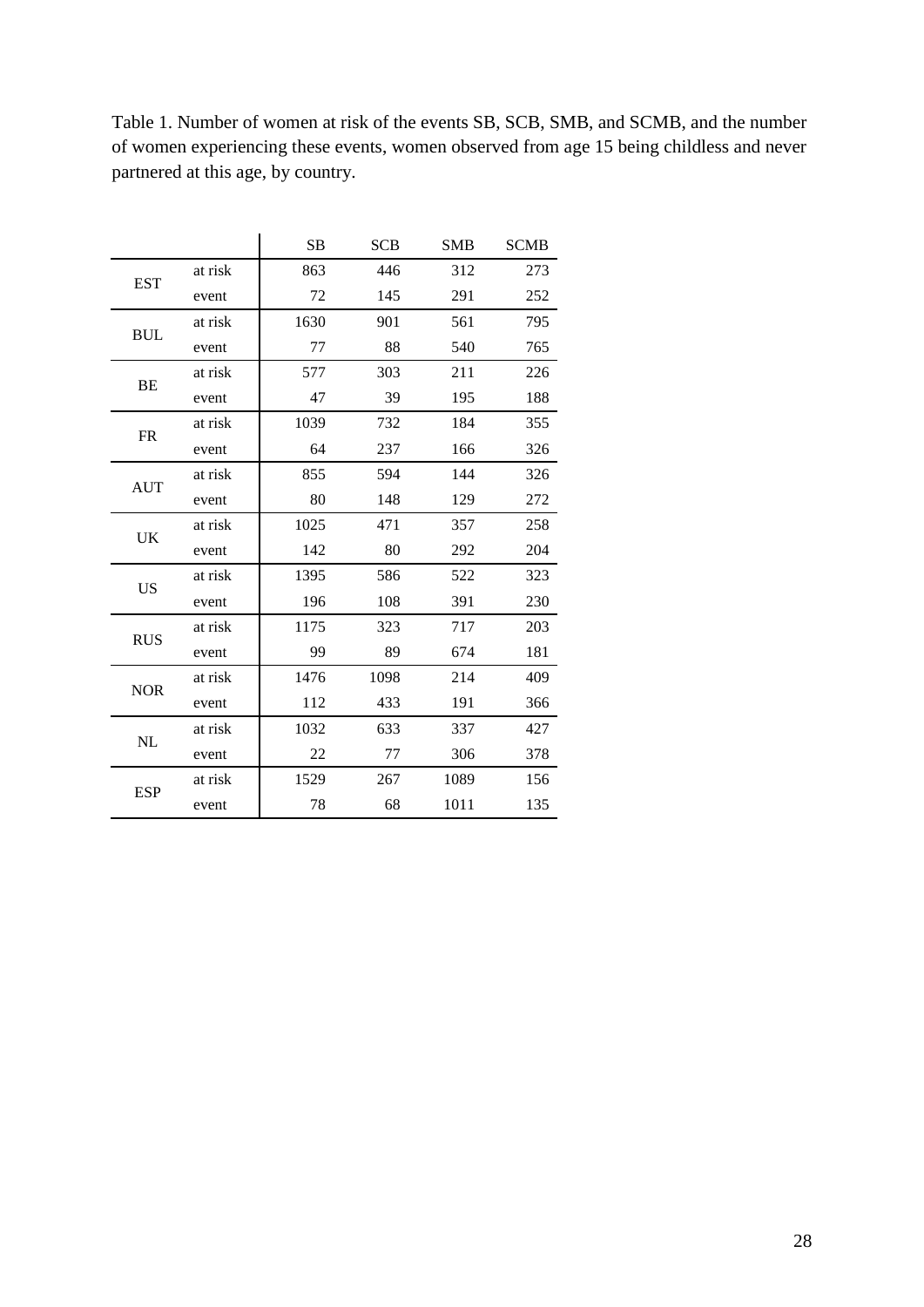



Figure 2. Extended multistate event history model for studying the influence of partnership histories at age 30 and 35 on the probability of a first birth by age 40.

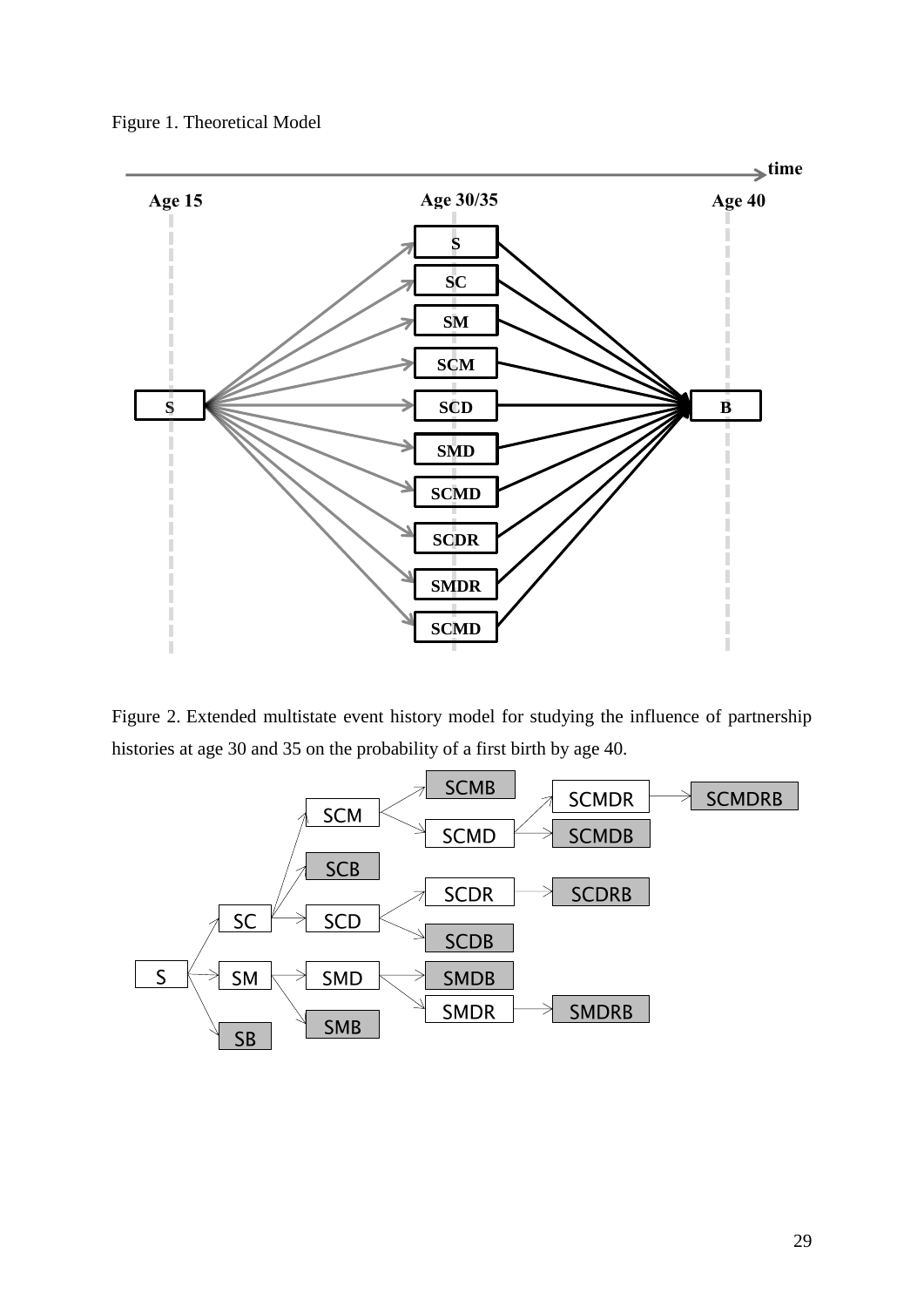Figure 3. Descriptive Results. Proportion of women experiencing a transition to first birth by age 40 by partnership history and country, observed from age 15 being childless and never partnered at this age.



Figure 4. Probability of women to achieve a first birth by age 30, 35 and 40 given that they were childless and never partnered at age 15, by country.

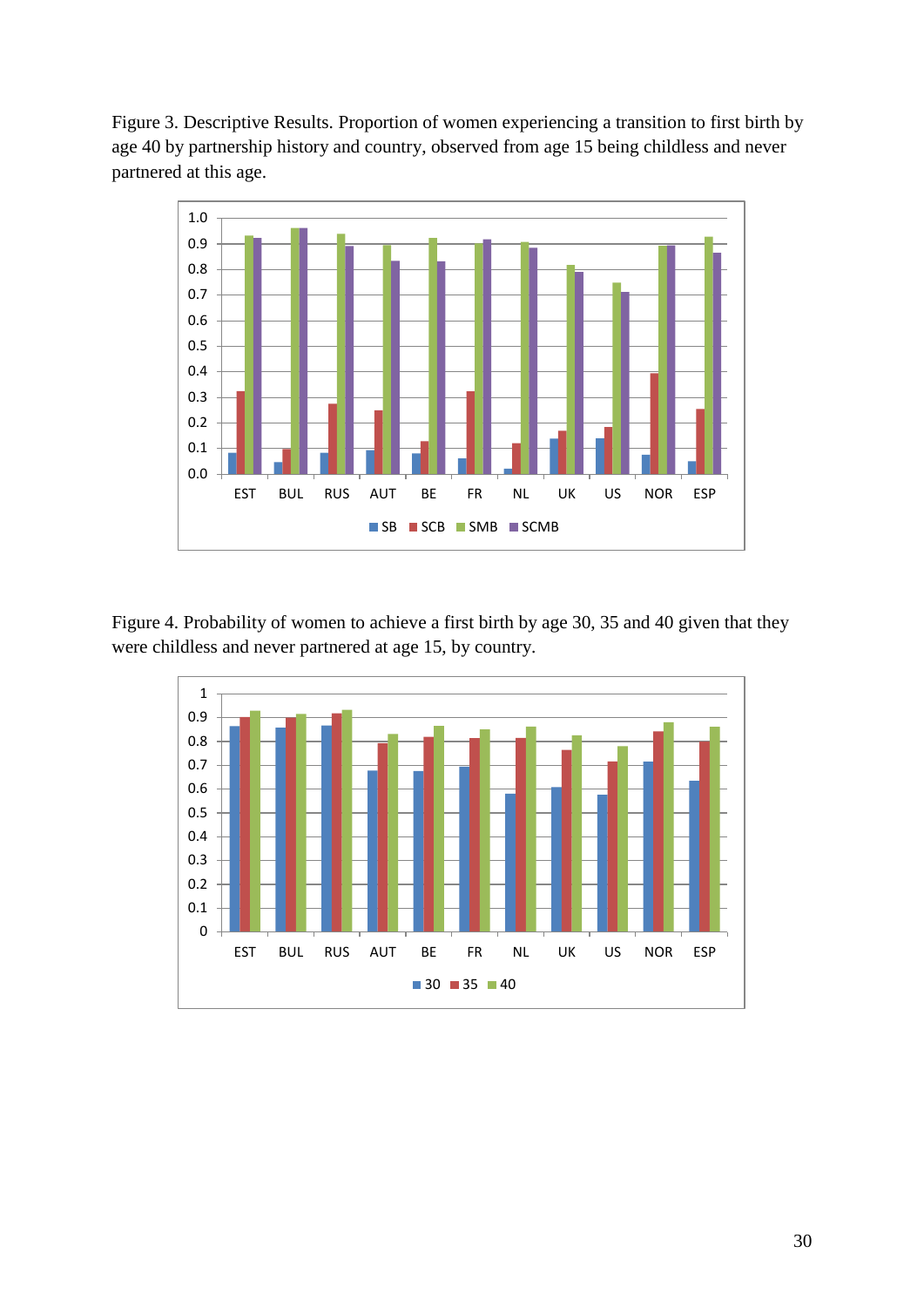Figure 5. Probability of women to achieve a first birth by age 40 by partnership history at this age, by country.



Figure 6. Probability of women to achieve a first birth by age 40 given partnership histories at age 30, by country.